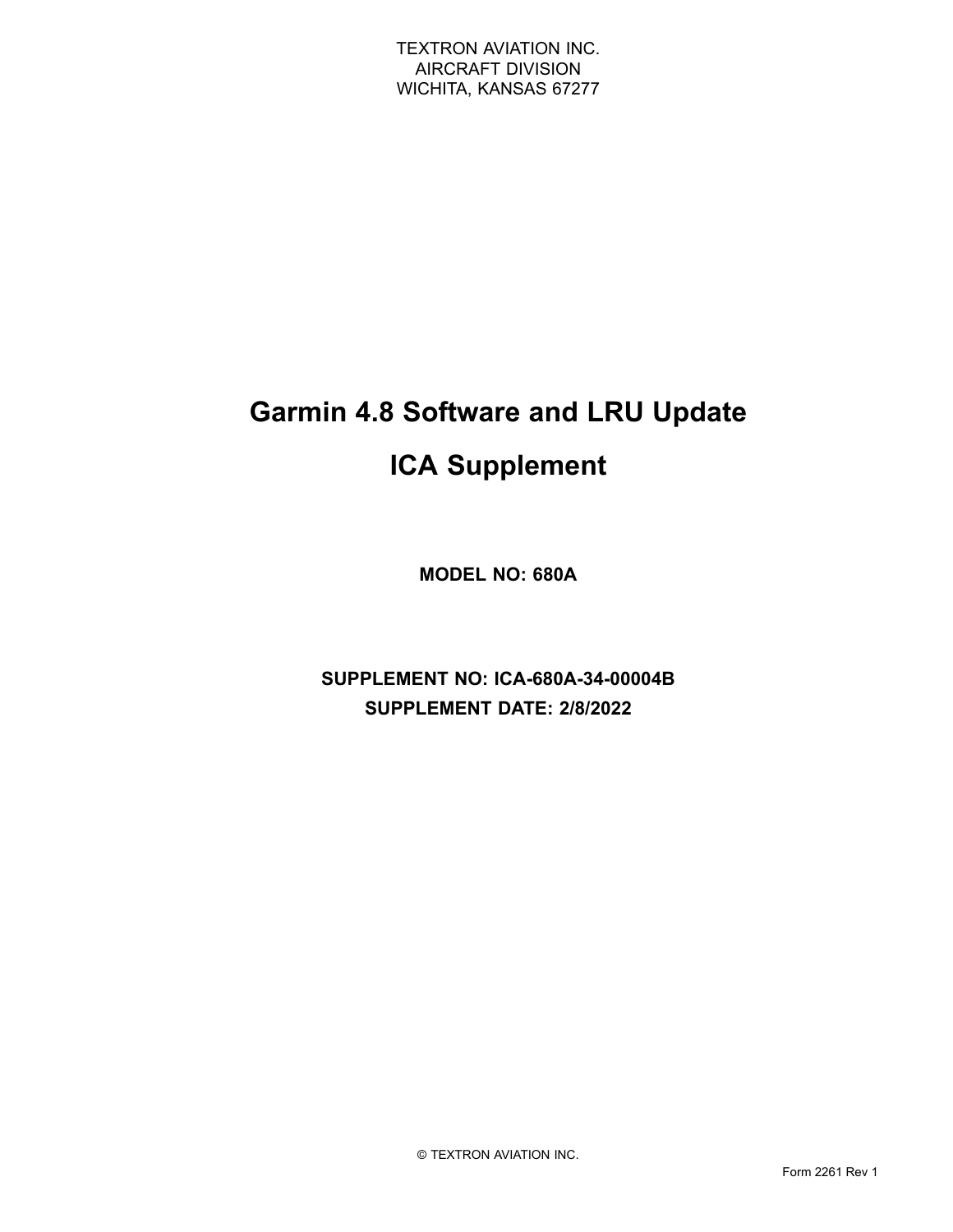#### **REVISIONS**

| ICA-680A-34-00004                                                                                                                                                | Rev: B                                                                                   | Date: Feb 8/2022 |  |
|------------------------------------------------------------------------------------------------------------------------------------------------------------------|------------------------------------------------------------------------------------------|------------------|--|
| <b>ICA Summary</b>                                                                                                                                               | Pages 1-17                                                                               |                  |  |
| <b>Manuals Affected</b>                                                                                                                                          | <b>Description</b>                                                                       | <b>Title</b>     |  |
| Maintenance Manual                                                                                                                                               |                                                                                          |                  |  |
| $\bullet$<br>rendering this ICA Supplement Obsolete.                                                                                                             | This ICA supplement was incorporated in Revision 11 of the Model 680A Maintenance Manual |                  |  |
| Appendix A: Illustrated Parts<br>Catalog                                                                                                                         |                                                                                          |                  |  |
| This ICA supplement was incorporated in Revision A3 of the Model 680A Illustrated Parts Catalog<br>$\bullet$<br>rendering this ICA Supplement Appendix Obsolete. |                                                                                          |                  |  |
| Appendix B: Wiring Diagram<br>Manual                                                                                                                             |                                                                                          |                  |  |
| This ICA supplement was incorporated in Revision 8 of the Model 680A Wiring Diagram Manual<br>$\bullet$<br>rendering this ICA Supplement Appendix Obsolete.      |                                                                                          |                  |  |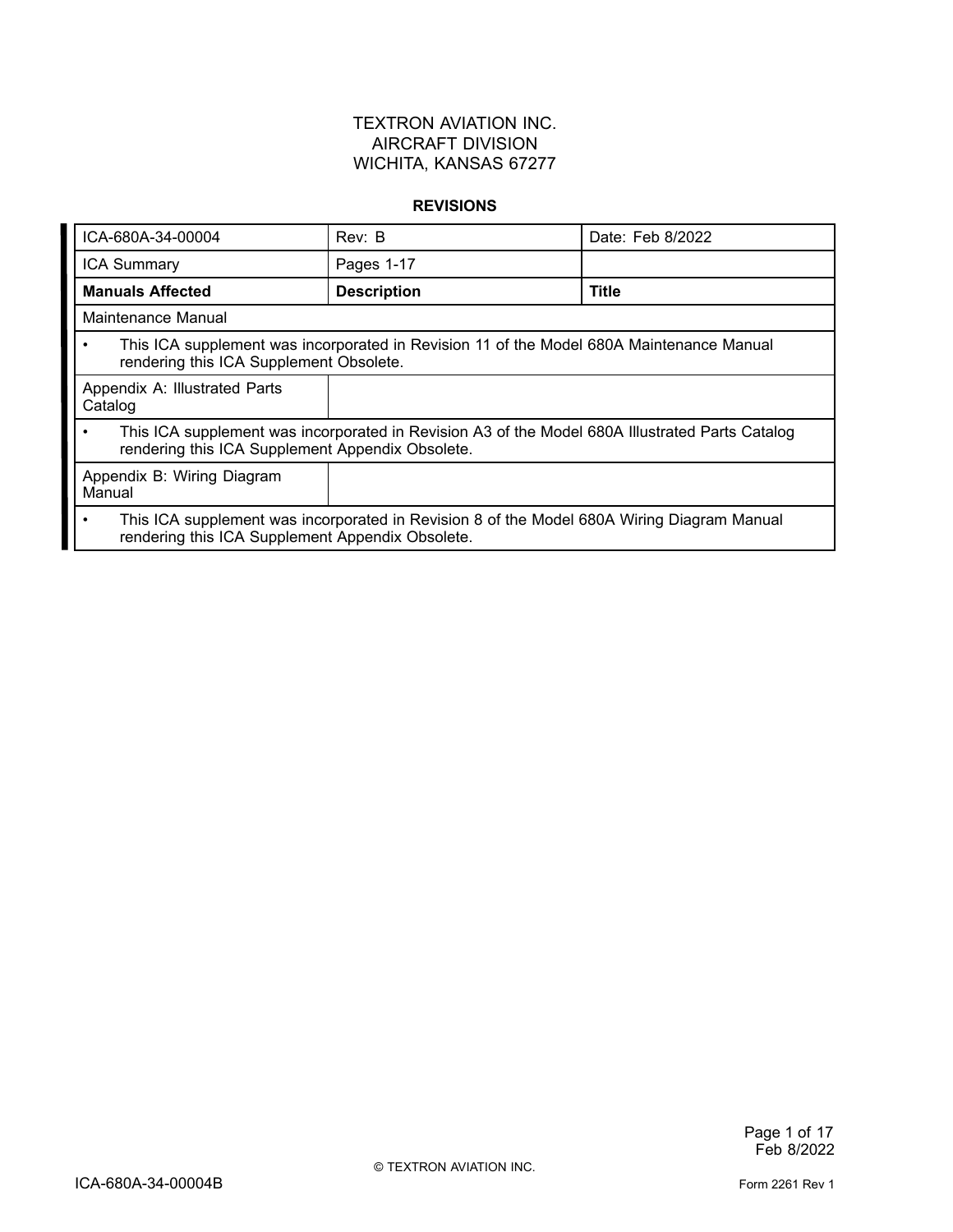| ICA-680A-34-00004                                                                                                                                                                                                                                              | Rev: A<br>Date: Feb 03/2020                                                                                                                           |                                                                                                                         |
|----------------------------------------------------------------------------------------------------------------------------------------------------------------------------------------------------------------------------------------------------------------|-------------------------------------------------------------------------------------------------------------------------------------------------------|-------------------------------------------------------------------------------------------------------------------------|
| <b>ICA Summary</b>                                                                                                                                                                                                                                             | Pages 1-27                                                                                                                                            |                                                                                                                         |
| <b>Manuals Affected</b>                                                                                                                                                                                                                                        | <b>Description</b>                                                                                                                                    | <b>Title</b>                                                                                                            |
|                                                                                                                                                                                                                                                                | 31-33-00 pages 1-2                                                                                                                                    | <b>Aircraft Recording System (ARES)</b><br>II) - Description and Operation                                              |
|                                                                                                                                                                                                                                                                | 31-33-00 pages 501-507                                                                                                                                | Aircraft Recording System (ARES<br>II) - Adjustment/Test                                                                |
|                                                                                                                                                                                                                                                                | 42-00-00 pages 1-2                                                                                                                                    | Integrated Modular Avionics -<br>General                                                                                |
|                                                                                                                                                                                                                                                                | 42-10-00 page 501                                                                                                                                     | Garmin G5000 Integrated Avionics<br>System Software - Adjustment/Test                                                   |
|                                                                                                                                                                                                                                                                | 42-10-07 pages 501-583                                                                                                                                | Garmin G5000 Integrated Avionics<br>System LRU Software Version A3<br>Configuration - Adjustment/Test                   |
| Maintenance Manual                                                                                                                                                                                                                                             | 42-10-08 pages 501-518                                                                                                                                | Garmin G5000 Integrated Avionics<br>System Option Loading for<br>Software Version A3 Configuration<br>- Adjustment/Test |
|                                                                                                                                                                                                                                                                | 42-10-09 pages 201-223                                                                                                                                | Garmin G5000 Integrated Avionics<br>System Base Software Version<br>A3 Configuration - Maintenance<br>Practices         |
|                                                                                                                                                                                                                                                                | 42-10-09 pages 501-523                                                                                                                                | Garmin G5000 Integrated Avionics<br>System Base Software Version A3<br>Configuration - Adjustment/Test                  |
|                                                                                                                                                                                                                                                                | 45-40-10 pages 201-203                                                                                                                                | Update CMC Configuration/CMC<br>Viewer Version - Maintenance<br>Practices                                               |
| Revised original revision of supplement to change the Garmin G5000 Software Loader Card P/N from<br>$\bullet$<br>010-02151-A1 to -A3 and to remove all references to the RNP AR<.3 software unlock cards and<br>software loading procedures from the document. |                                                                                                                                                       |                                                                                                                         |
| Appendix A: Illustrated Parts<br>Catalog                                                                                                                                                                                                                       | See Attached Parts Table                                                                                                                              |                                                                                                                         |
|                                                                                                                                                                                                                                                                | Changed the Garmin G5000 Software Loader Card P/N from 010-02151-A1 to -A3.<br>Removed the 010-00330-KG RNP AR < 0.3 Enable Card from the parts list. |                                                                                                                         |

| ICA-680A-34-00004       | $Rev: -$                  | Date: Dec 20/2019                   |
|-------------------------|---------------------------|-------------------------------------|
| <b>ICA Summary</b>      | Pages 1-26                |                                     |
| <b>Manuals Affected</b> | <b>Description</b>        | <b>Title</b>                        |
| Maintenance Manual      | 5-10-01 pages<br>$1 - 37$ | <b>MSG-3 Inspection Time Limits</b> |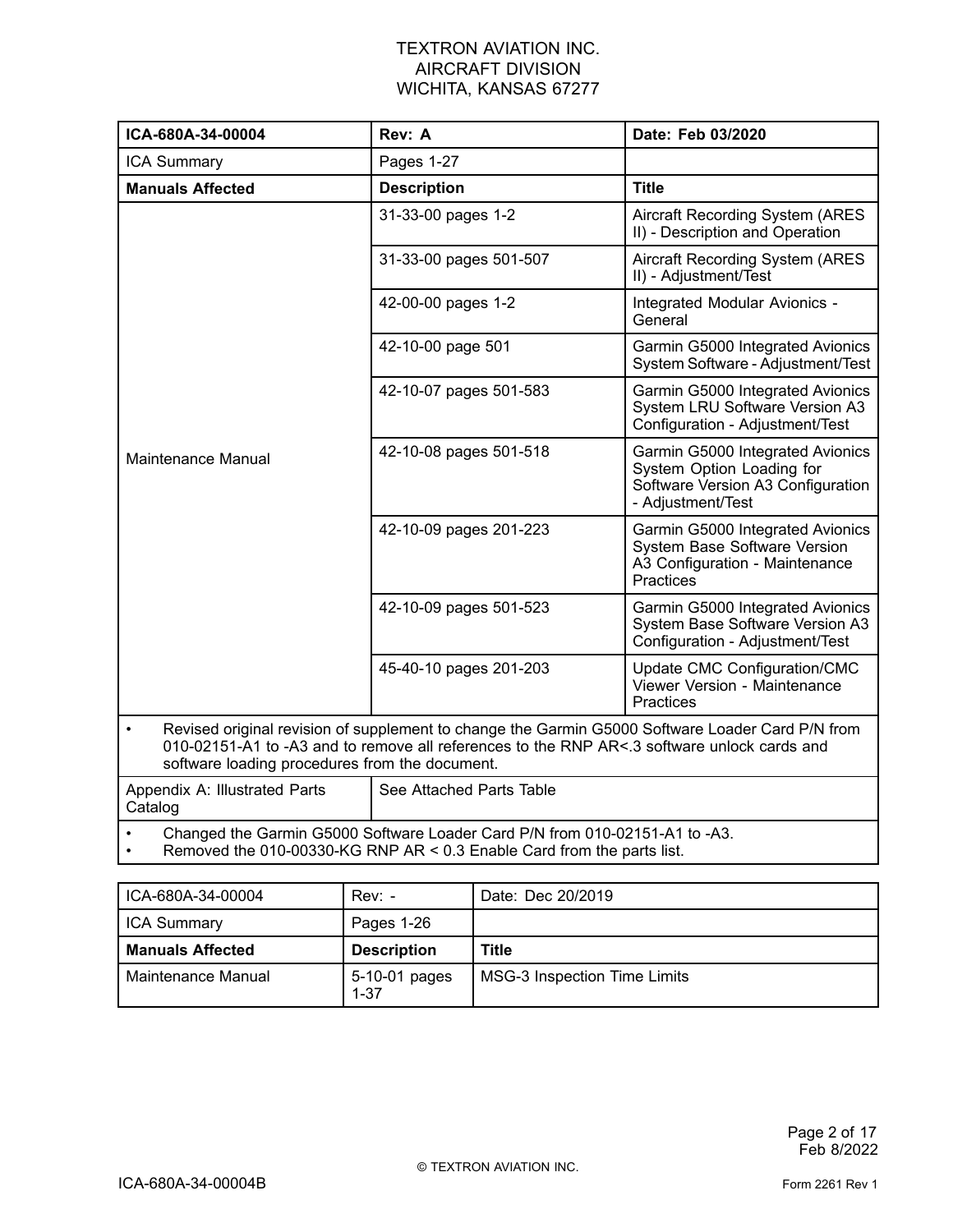|           | Corrected phone number for task 24-20-00-910<br>Task 53-20-00-2111 - Added the GIA 64E and GDU 1450W to inspection and deleted duplicate GIA<br>63W entry.                    |                           |                                                                                                                                                                 |  |
|-----------|-------------------------------------------------------------------------------------------------------------------------------------------------------------------------------|---------------------------|-----------------------------------------------------------------------------------------------------------------------------------------------------------------|--|
|           | Tasks 53-20-00-2112 and 53-20-00-2113 - Changed GTC 570 to GTC.                                                                                                               |                           |                                                                                                                                                                 |  |
|           | Maintenance Manual                                                                                                                                                            | 5-10-06 pages<br>1-9      | Lightening/High Intensity Radiated Fields (L/HIRF) Tasks                                                                                                        |  |
| $\bullet$ | Task 53-20-00-2111 - Added the GIA 64E and GDU 1450W to inspection and deleted duplicate GIA<br>63W entry.<br>Tasks 53-20-00-2112 and 53-20-00-2113 - Changed GTC 570 to GTC. |                           |                                                                                                                                                                 |  |
|           | Maintenance Manual                                                                                                                                                            | 5-12-16 pages<br>$1 - 3$  | Inspection Document 16                                                                                                                                          |  |
| $\bullet$ | 63W entry.                                                                                                                                                                    |                           | Task 53-20-00-2111 - Added the GIA 64E and GDU 1450W to inspection and deleted duplicate GIA<br>Tasks 53-20-00-2112 and 53-20-00-2113 - Changed GTC 570 to GTC. |  |
|           | Maintenance Manual                                                                                                                                                            | 12-10-60 pages<br>301-304 | Oxygen System - Servicing                                                                                                                                       |  |
| $\bullet$ | Changed GTC 570 to GTC.                                                                                                                                                       |                           |                                                                                                                                                                 |  |
|           | Maintenance Manual                                                                                                                                                            | 21-25-05 pages<br>401-403 | Glareshield Cooling Fan - Removal/Installation                                                                                                                  |  |
|           |                                                                                                                                                                               |                           | Changed GDU 1400 to PFD and MFD and Garmin Flight Display for the Chapter 34 References.                                                                        |  |
|           | Maintenance Manual                                                                                                                                                            | 21-30-00 pages<br>$1 - 3$ | Pressurization Control System - Description and<br>Operation                                                                                                    |  |
|           | Changed GTC 570 to GTC.                                                                                                                                                       |                           |                                                                                                                                                                 |  |
|           | Maintenance Manual                                                                                                                                                            | 21-30-00 pages<br>101-106 | Pressurization Control System - Troubleshooting                                                                                                                 |  |
|           | Changed GTC 570 to GTC.                                                                                                                                                       |                           |                                                                                                                                                                 |  |
|           | Maintenance Manual                                                                                                                                                            | 21-60-00 pages<br>$1 - 4$ | Temperature Control System - Description and Operation                                                                                                          |  |
|           | Changed GTC 570 to GTC.                                                                                                                                                       |                           |                                                                                                                                                                 |  |
|           | Maintenance Manual                                                                                                                                                            | 22-10-00 pages<br>601-603 | Garmin Automatic Flight Control System (AFCS) -<br>Inspection/Check                                                                                             |  |
|           | Task 22-10-00-720 - Changed Garmin 63W Integrated Avionics Unit to Garmin Integrated Avionics Unit.                                                                           |                           |                                                                                                                                                                 |  |
|           | Maintenance Manual                                                                                                                                                            | 22-30-00 pages<br>501-503 | Garmin G5000 Autothrottle System - Adjustment/Test                                                                                                              |  |
|           | Changed GTC 570 to GTC.                                                                                                                                                       |                           |                                                                                                                                                                 |  |
|           | Maintenance Manual                                                                                                                                                            | 23-10-00 pages<br>$1 - 3$ | VHF Communication System - Description and Operation                                                                                                            |  |
|           | Changed GTC 570 to GTC and Garmin GIA 63W Integrated Avionics Unit to Garmin Integrated<br>Avionics Unit(IAU).                                                                |                           |                                                                                                                                                                 |  |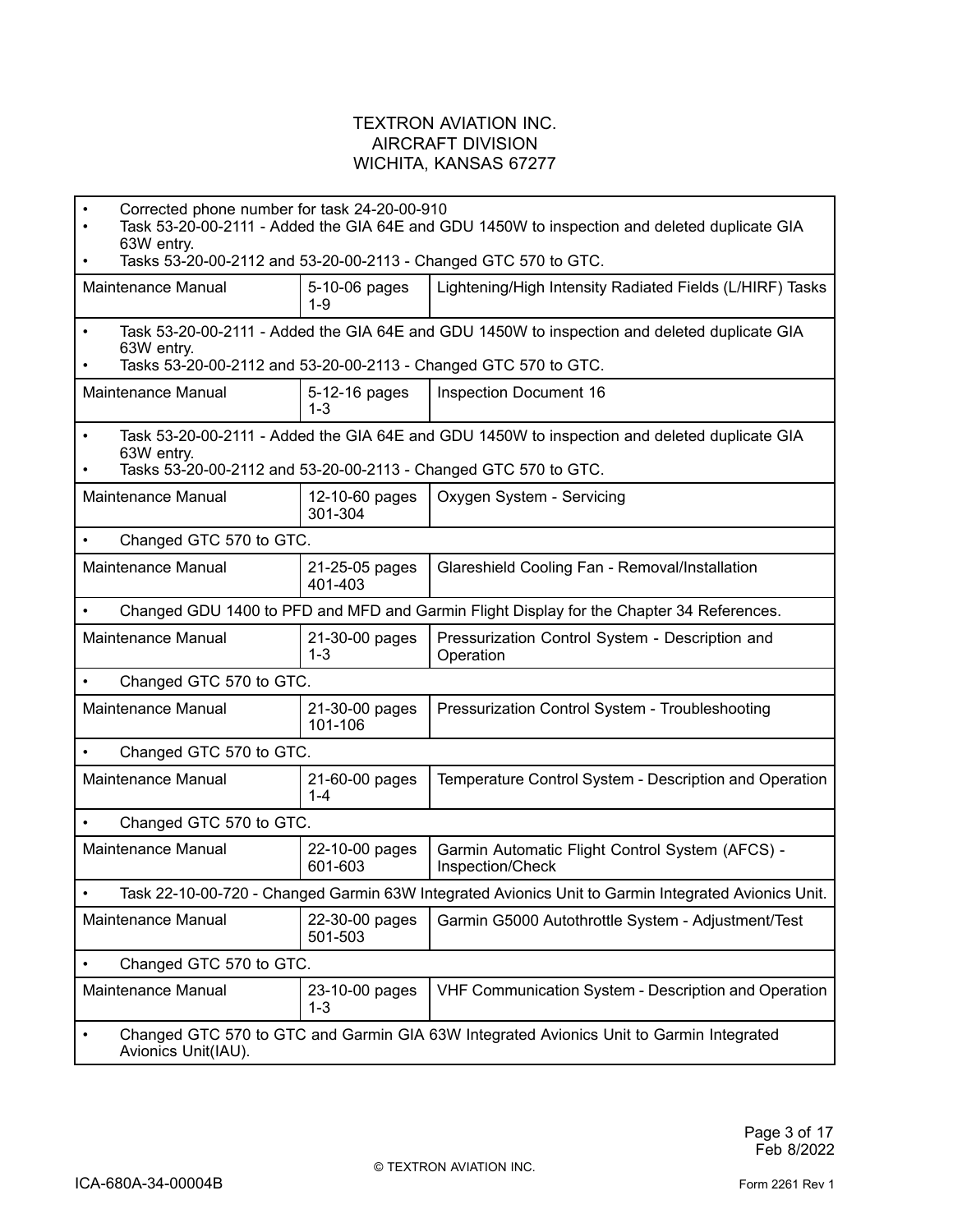| Maintenance Manual                                                                                                                                                                                                                                                                                                                                                                                                                                                                                                                                                                                                                                 | 23-10-00 page<br>101      | VHF Communication System - Troubleshooting                                                    |
|----------------------------------------------------------------------------------------------------------------------------------------------------------------------------------------------------------------------------------------------------------------------------------------------------------------------------------------------------------------------------------------------------------------------------------------------------------------------------------------------------------------------------------------------------------------------------------------------------------------------------------------------------|---------------------------|-----------------------------------------------------------------------------------------------|
| Removed reference to Chapter 34, Garmin G5000 Integrated Avionics System LRU/OPTION Software<br>$\bullet$<br>Configuration - Adjustment/Test.<br>Added reference to Chapter 42, Garmin G5000 Integrated Avionics System Software - Adjustment/Test.<br>Added step to contact Team 680.<br>Minor grammar corrections.<br>Changed Garmin GIA 63W to Garmin Integrated Avionics Unit (IAU)                                                                                                                                                                                                                                                            |                           |                                                                                               |
| Maintenance Manual                                                                                                                                                                                                                                                                                                                                                                                                                                                                                                                                                                                                                                 | 23-10-00 pages<br>501-505 | VHF Communication System - Adjustment/Test                                                    |
| Replaced the references to Chapter 34, Garmin G5000 Integrated Avionics System LRU/OPTION<br>$\bullet$<br>Software Configuration - Adjustment/Test with references to Chapter 42, Garmin G5000 Integrated<br>Avionics System Software - Adjustment/Test.<br>Changed GIA to Garmin Integrated Avionics Unit (IAU).<br>Corrected COM 1 and COM 2 Tuning and Antenna Operational Check.                                                                                                                                                                                                                                                               |                           |                                                                                               |
| Maintenance Manual                                                                                                                                                                                                                                                                                                                                                                                                                                                                                                                                                                                                                                 | 23-13-00 pages<br>$1 - 3$ | HF Communication System - Description and Operation                                           |
| Changed GTC 570 to GTC.                                                                                                                                                                                                                                                                                                                                                                                                                                                                                                                                                                                                                            |                           |                                                                                               |
| <b>Maintenance Manual</b>                                                                                                                                                                                                                                                                                                                                                                                                                                                                                                                                                                                                                          | 23-15-00 pages<br>$1 - 3$ | Garmin Voice/Data Satellite Communication System -<br>Description and Operation               |
| Changed GDU 1400 to Garmin multifunction flight display.                                                                                                                                                                                                                                                                                                                                                                                                                                                                                                                                                                                           |                           |                                                                                               |
| Maintenance Manual                                                                                                                                                                                                                                                                                                                                                                                                                                                                                                                                                                                                                                 | 23-15-00 pages<br>501-505 | Garmin Voice/Data Satellite Communication System -<br>Adjustment/Test                         |
| Replaced the references to Chapter 34, Garmin G5000 Integrated Avionics System LRU/OPTION<br>$\bullet$<br>Software Configuration - Adjustment/Test with references to Chapter 42, Garmin G5000 Integrated<br>Avionics System Software - Adjustment/Test.<br>Added the Garmin GSR 56 Iridium Transceiver #1 Operational Check.<br>Changed GTC 570 to GTC.                                                                                                                                                                                                                                                                                           |                           |                                                                                               |
| Maintenance Manual                                                                                                                                                                                                                                                                                                                                                                                                                                                                                                                                                                                                                                 | 23-15-15 pages<br>401-403 | Garmin GSR 56 Iridium Transceiver - Removal/<br>Installation                                  |
| Replaced the reference to Chapter 34, Garmin G5000 Integrated Avionics System LRU/OPTION<br>$\bullet$<br>Software Configuration - Adjustment/Test with a reference to Chapter 42, Garmin G5000 Integrated<br>Avionics System Software - Adjustment/Test.<br>Added reference to the Garmin GSR 56 Iridium Transceiver #1 Operational Check.<br>$\bullet$<br>Minor grammar corrections.<br>Updated the post-maintenance checks.<br>Changed Garmin GDU 1400W Flight Display to Garmin Flight Display.<br>Deleted Reference Material link to Chapter 34, Garmin GDL 69A Graphical Weather System -<br>Adjustment/Test. It is not mentioned in the RTS. |                           |                                                                                               |
| Maintenance Manual                                                                                                                                                                                                                                                                                                                                                                                                                                                                                                                                                                                                                                 | 23-15-25 pages<br>401-403 | Dual Inmarsat Radio Frequency (RF) Filter -<br>Removal/Installation                           |
|                                                                                                                                                                                                                                                                                                                                                                                                                                                                                                                                                                                                                                                    |                           | Updated reference link from Garmin GDL 69 Graphical Weather System to Garmin Datalink System. |
| <b>Maintenance Manual</b>                                                                                                                                                                                                                                                                                                                                                                                                                                                                                                                                                                                                                          | 23-50-00 pages<br>$1 - 6$ | Digital Audio System - Description and Operation                                              |
| Changed Garmin GIA 63W to Garmin Integrated Avionics Unit (IAU)<br>Changed GMA 36 to GMA 36/36B for headings and to audio processor for general usage.                                                                                                                                                                                                                                                                                                                                                                                                                                                                                             |                           |                                                                                               |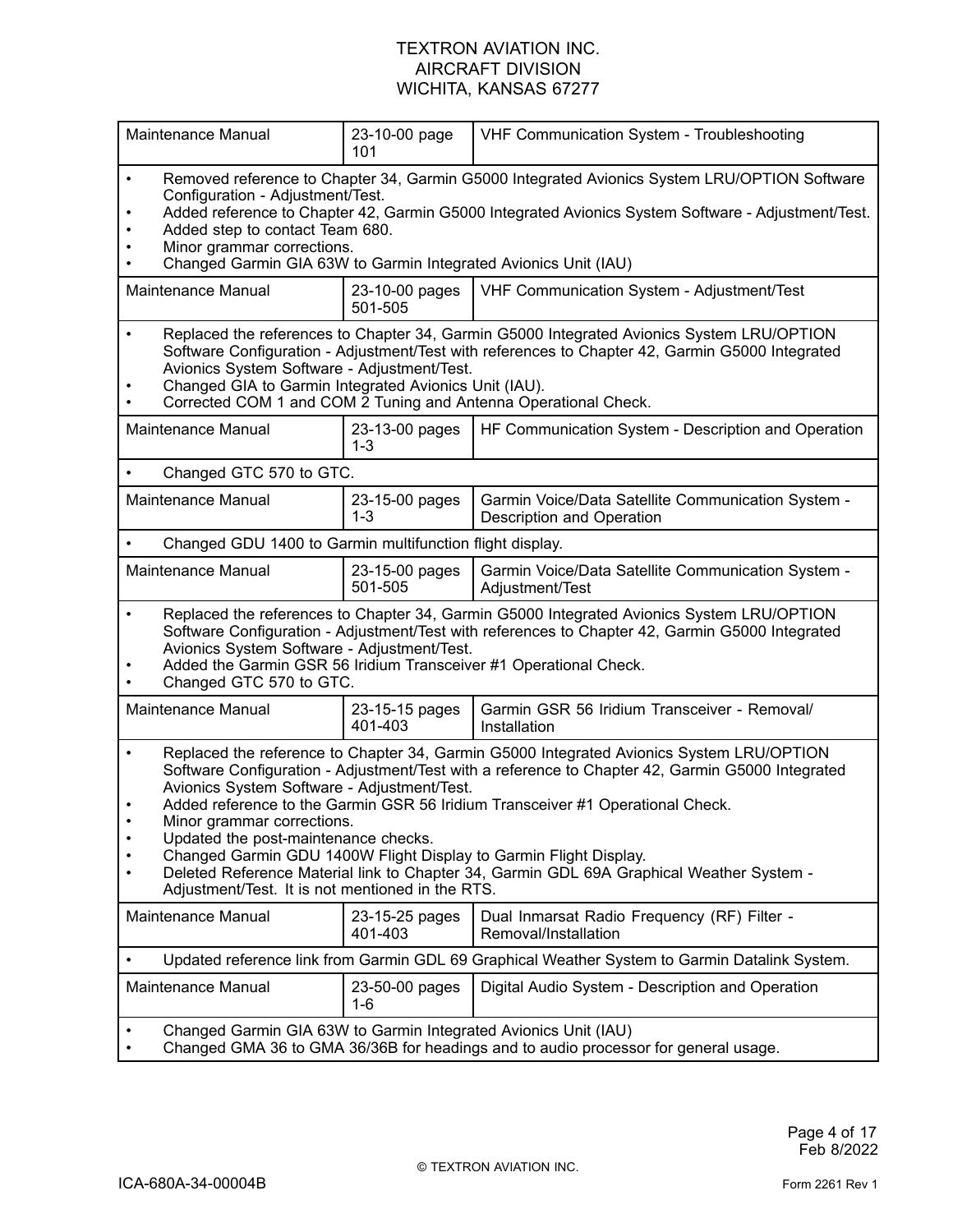| Maintenance Manual                                                                                                                                                                                                                                                                                                                                                                                                                                                                                   | 23-50-00 pages<br>501-506  | Digital Audio System - Adjustment/Test                                               |  |
|------------------------------------------------------------------------------------------------------------------------------------------------------------------------------------------------------------------------------------------------------------------------------------------------------------------------------------------------------------------------------------------------------------------------------------------------------------------------------------------------------|----------------------------|--------------------------------------------------------------------------------------|--|
| Replaced the references to Chapter 34, Garmin G5000 Integrated Avionics System LRU/OPTION<br>$\bullet$<br>Software Configuration - Adjustment/Test with references to Chapter 42, Garmin G5000 Integrated<br>Avionics System Software - Adjustment/Test.<br>Changed GTC 570 to GTC.<br>Changed GMA 36 to audio processor.                                                                                                                                                                            |                            |                                                                                      |  |
| Maintenance Manual                                                                                                                                                                                                                                                                                                                                                                                                                                                                                   | 23-50-05 pages<br>401-404  | Garmin Audio Processor - Removal/Installation                                        |  |
| Replaced the reference to Chapter 34, Garmin G5000 Integrated Avionics System LRU/OPTION<br>$\bullet$<br>Software Configuration - Adjustment/Test with a reference to Chapter 42, Garmin G5000 Integrated<br>Avionics System Software - Adjustment/Test.<br>Changed Garmin GDU 1400W Flight Display to Garmin Flight Display.<br>Changed Garmin GMA 36 Audio Processor to Garmin audio processor and added sentence in the<br>General section that this section includes the GMA 36 and the GMA 36B. |                            |                                                                                      |  |
| Maintenance Manual                                                                                                                                                                                                                                                                                                                                                                                                                                                                                   | 23-70-10 pages<br>401-403  | Cockpit Voice Recorder (CVR) Microphone -<br>Removal/Installation                    |  |
| Changed Garmin GDU 1400W Flight Display to Garmin Flight Display.                                                                                                                                                                                                                                                                                                                                                                                                                                    |                            |                                                                                      |  |
| Maintenance Manual                                                                                                                                                                                                                                                                                                                                                                                                                                                                                   | 24-60-05 pages<br>501-503  | Circuit Breaker Panel - Adjustment/Test                                              |  |
| Changed GTC 570 to GTC.                                                                                                                                                                                                                                                                                                                                                                                                                                                                              |                            |                                                                                      |  |
| Maintenance Manual                                                                                                                                                                                                                                                                                                                                                                                                                                                                                   | 24-60-10 pages<br>501-502  | DC Power Junction Box - Adjustment/Test                                              |  |
| Changed GTC 570 to GTC.<br>$\bullet$                                                                                                                                                                                                                                                                                                                                                                                                                                                                 |                            |                                                                                      |  |
| Maintenance Manual                                                                                                                                                                                                                                                                                                                                                                                                                                                                                   | 24-60-25 pages<br>401-403  | Avionics Junction Box - Removal/Installation                                         |  |
| Changed Garmin GDU 1400W Flight Display to Garmin Flight Display and Garmin GIA 63W to Garmin<br>$\bullet$<br>Integrated Avionics Unit.<br>Changed GMA 36 to audio processor and Garmin GDL 69A Datalink Receiver to Garmin Datalink<br>Receiver.                                                                                                                                                                                                                                                    |                            |                                                                                      |  |
| Maintenance Manual                                                                                                                                                                                                                                                                                                                                                                                                                                                                                   | 24-60-30 pages<br>401-403  | Avionics Junction Box Printed Circuit Board -<br>Removal/Installation                |  |
| Changed Garmin GDU 1400W Flight Display to Garmin Flight Display.                                                                                                                                                                                                                                                                                                                                                                                                                                    |                            |                                                                                      |  |
| <b>Maintenance Manual</b>                                                                                                                                                                                                                                                                                                                                                                                                                                                                            | 24-60-35 pages<br>501-505  | Aft Printed Circuit Board (PCB) - Adjustment/Test                                    |  |
| Changed GTC 570 to GTC.                                                                                                                                                                                                                                                                                                                                                                                                                                                                              |                            |                                                                                      |  |
| <b>Maintenance Manual</b>                                                                                                                                                                                                                                                                                                                                                                                                                                                                            | 24-60-40 pages<br>501-504  | Forward Printed Circuit Board (PCB) - Adjustment/Test                                |  |
| Changed GTC 570 to GTC.                                                                                                                                                                                                                                                                                                                                                                                                                                                                              |                            |                                                                                      |  |
| Maintenance Manual                                                                                                                                                                                                                                                                                                                                                                                                                                                                                   | 24-63-00 pages<br>$1 - 41$ | Electrical Load Analysis - Description and Operation<br>(Airplanes -0001 thru -0247) |  |
|                                                                                                                                                                                                                                                                                                                                                                                                                                                                                                      |                            |                                                                                      |  |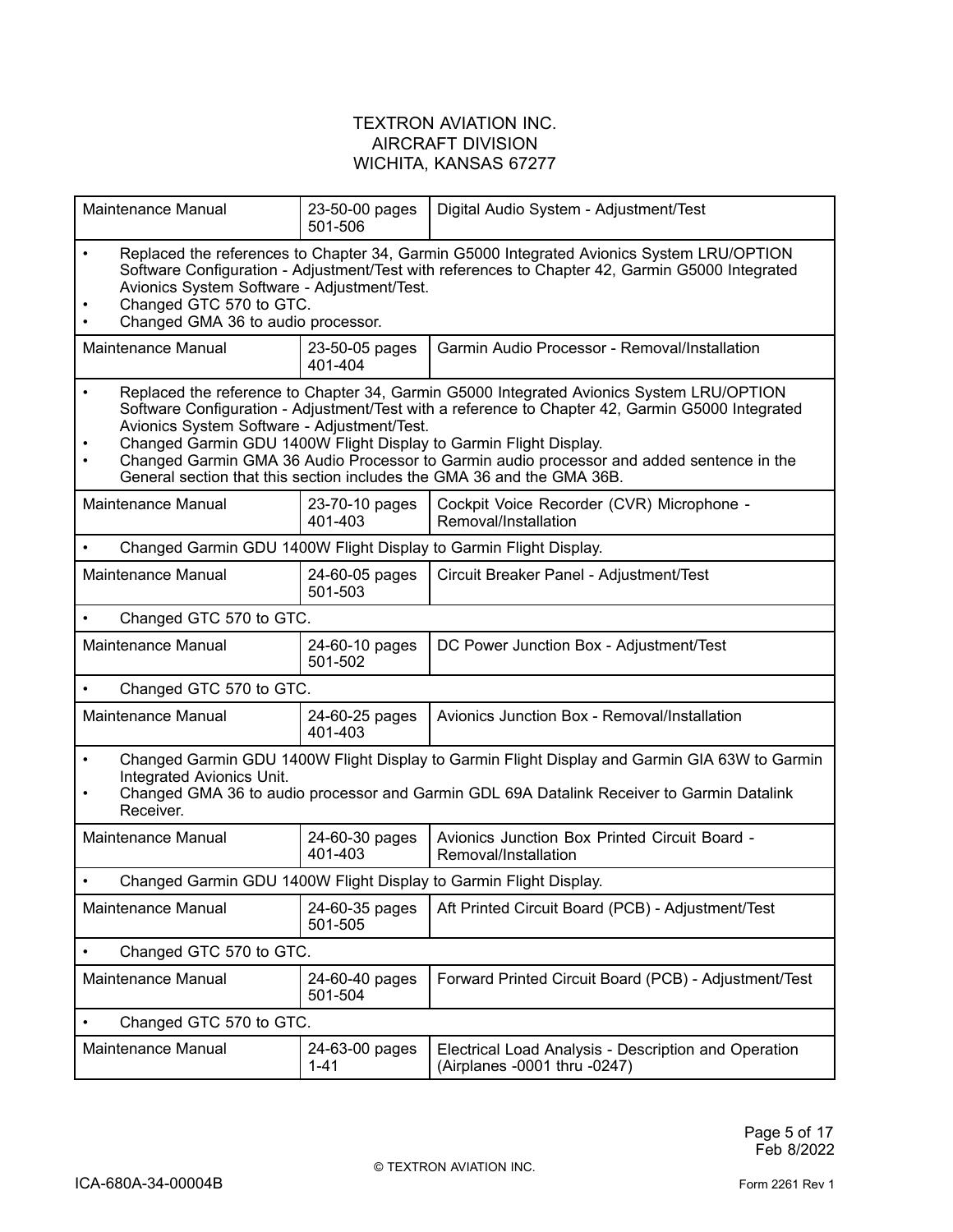| Garmin 4.8 - Added Serialization Airplanes -0001 thru -0247 for airplanes prior to 4.8 hardware update. |                                                                           |                                                                                  |  |
|---------------------------------------------------------------------------------------------------------|---------------------------------------------------------------------------|----------------------------------------------------------------------------------|--|
| <b>Maintenance Manual</b>                                                                               | 24-63-01 pages<br>1-46                                                    | Electrical Load Analysis - Description and Operation<br>(Airplanes -0248 and On) |  |
|                                                                                                         |                                                                           | Added section for Garmin 4.8 Hardware Update for Airplanes -0248 and On.         |  |
| Maintenance Manual                                                                                      | 25-60-00 pages<br>601-605                                                 | Emergency Locator Transmitter (ELT) System -<br>Inspection/Check                 |  |
| Changed GTC 570 to GTC.<br>$\bullet$                                                                    |                                                                           |                                                                                  |  |
| Maintenance Manual                                                                                      | 25-60-20 pages<br>401-403                                                 | Emergency Locator Transmitter (ELT) Remote Switch -<br>Removal/Installation      |  |
| Changed GTC 570 to GTC.                                                                                 |                                                                           |                                                                                  |  |
| Maintenance Manual                                                                                      | 26-00-00 page<br>901                                                      | Fire Protection - Dispatch Deviation                                             |  |
| Changed GTC 570 to GTC.                                                                                 |                                                                           |                                                                                  |  |
| Maintenance Manual                                                                                      | 26-10-00 page<br>101                                                      | Engine Fire Detection System - Troubleshooting                                   |  |
| Changed GTC 570 to GTC.                                                                                 |                                                                           |                                                                                  |  |
| Maintenance Manual                                                                                      | 26-13-00 page<br>101                                                      | Baggage Compartment Smoke Detection System -<br>Troubleshooting                  |  |
| Changed GTC 570 to GTC.                                                                                 |                                                                           |                                                                                  |  |
| Maintenance Manual                                                                                      | 26-20-00 page<br>101                                                      | Engine Fire Extinguishing System - Troubleshooting                               |  |
|                                                                                                         |                                                                           |                                                                                  |  |
| Maintenance Manual                                                                                      | 26-20-00 pages<br>501-504                                                 | Engine Fire Extinguishing System - Adjustment/Test                               |  |
| Changed GTC 570 to GTC.                                                                                 |                                                                           |                                                                                  |  |
| <b>Maintenance Manual</b>                                                                               | 26-23-00 pages<br>601-607                                                 | Auxiliary Power Plant (APU) Fire Extinguishing System -<br>Inspection/Check      |  |
| Changed GTC 570 to GTC.                                                                                 |                                                                           |                                                                                  |  |
| Maintenance Manual                                                                                      | 26-25-00 page<br>101                                                      | Baggage Compartment Fire Extinguishing System -<br>Troubleshooting               |  |
| Changed GTC 570 to GTC.                                                                                 |                                                                           |                                                                                  |  |
| Maintenance Manual                                                                                      | 27-00-15 pages<br>101-123                                                 | Flight Controls Dynamic Rigging - Troubleshooting                                |  |
|                                                                                                         | Changed Garmin touchscreen control unit to Garmin touchscreen controller. |                                                                                  |  |
| Maintenance Manual                                                                                      | 27-10-00 pages<br>501-522                                                 | Aileron Control System - Adjustment/Test                                         |  |
| Changed GTC 570 to GTC.                                                                                 |                                                                           |                                                                                  |  |
| Maintenance Manual                                                                                      | 27-20-00 pages<br>601-616                                                 | Rudder Control System - Inspection/Check                                         |  |
| Changed Garmin GDU 1400W Flight Display to Garmin Flight Display.                                       |                                                                           |                                                                                  |  |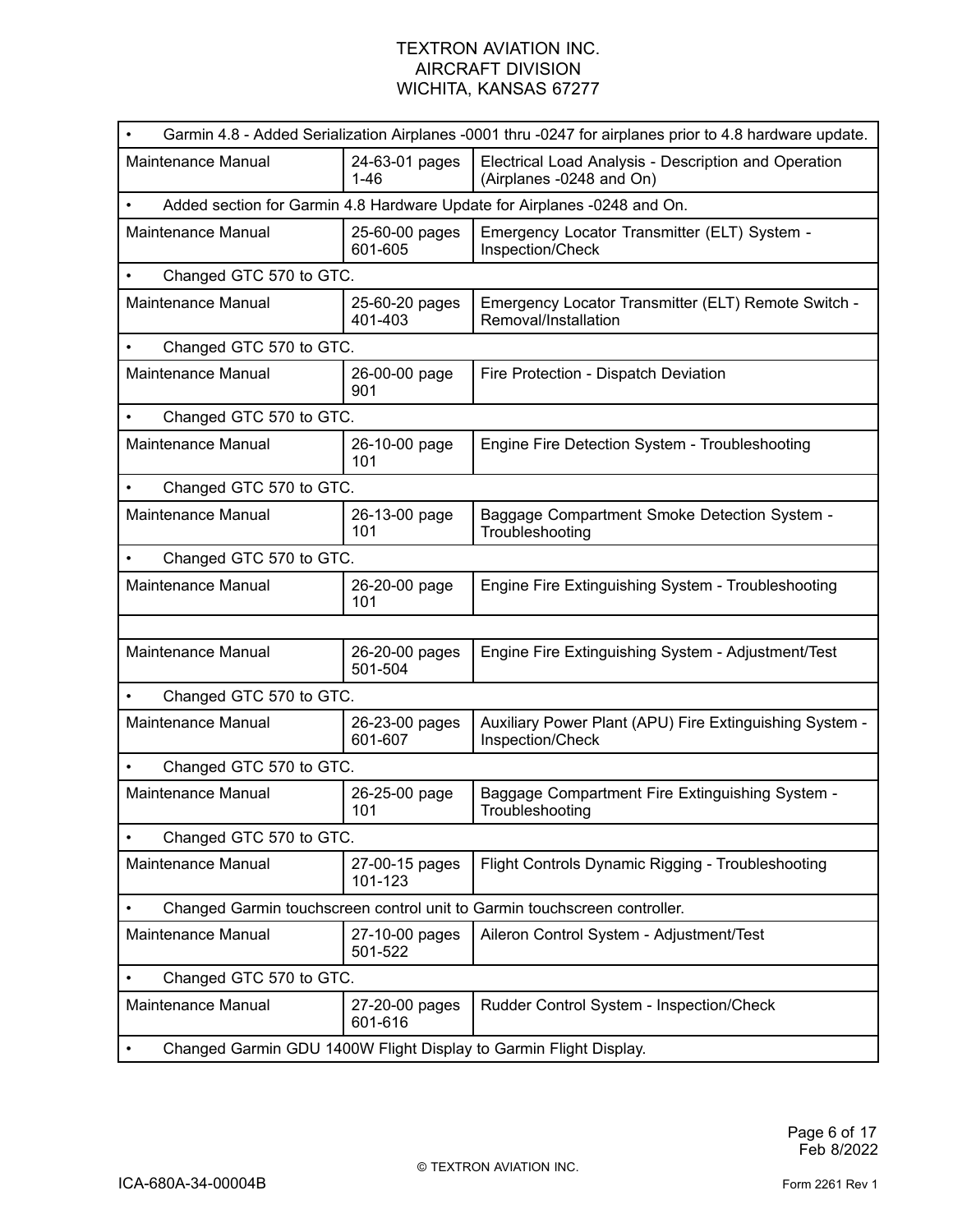| Maintenance Manual                   | 27-20-17 pages<br>401-403 | Rudder Loop Control Cable - Removal/Installation                                              |
|--------------------------------------|---------------------------|-----------------------------------------------------------------------------------------------|
|                                      |                           | Changed Garmin GDU 1400W Flight Display to Garmin Flight Display.                             |
| Maintenance Manual                   | 27-24-00 pages<br>501-516 | Rudder Trim Control System - Adjustment/Test                                                  |
| Changed GTC 570 to GTC.              |                           |                                                                                               |
| Maintenance Manual                   | 27-40-00 pages<br>501-520 | Horizontal Stabilizer Control System - Adjustment/Test                                        |
| Changed GTC 570 to GTC.              |                           |                                                                                               |
| Maintenance Manual                   | 27-40-00 pages<br>601-604 | Horizontal Stabilizer Control System - Inspection/Check                                       |
| Changed GTC 570 to GTC.<br>$\bullet$ |                           |                                                                                               |
| Maintenance Manual                   | 27-50-00 pages<br>501-519 | Flap Control System - Adjustment/Test                                                         |
| Changed GTC 570 to GTC.<br>$\bullet$ |                           |                                                                                               |
| Maintenance Manual                   | 27-50-30 pages<br>401-403 | Flap Power Box Assembly - Removal/Installation                                                |
| Changed GTC 570 to GTC.              |                           |                                                                                               |
| Maintenance Manual                   | 27-50-35 pages<br>401-402 | Flap Reset Switch/Light - Removal/Installation                                                |
| Changed GTC 570 to GTC.              |                           |                                                                                               |
| Maintenance Manual                   | 27-60-00 pages<br>501-524 | Speed Brake Control System - Adjustment/Test                                                  |
| Changed GTC 570 to GTC.              |                           |                                                                                               |
| Maintenance Manual                   | 27-65-00 pages<br>501-528 | Spoiler Control System - Adjustment/Test                                                      |
| Changed GTC 570 to GTC.<br>$\bullet$ |                           |                                                                                               |
| Maintenance Manual                   | 27-70-00 pages<br>501-505 | Control Lock System - Adjustment/Test                                                         |
| $\bullet$                            |                           | Changed Garmin GDU 1400W Flight Display to Garmin Flight Display.                             |
| Maintenance Manual                   | 28-20-00 pages<br>501-505 | Fuel Distribution System - Adjustment/Test                                                    |
| Changed GTC 570 to GTC.              |                           |                                                                                               |
| Maintenance Manual                   | 28-40-00 pages<br>501-510 | Fuel Indicating System - Adjustment/Test                                                      |
| Changed GTC 570 to GTC.              |                           |                                                                                               |
| Maintenance Manual                   | 29-10-17 pages<br>401-405 | Unloading/Relief and Thrust Reverser Control Filter<br>Manifold Switch - Removal/Installation |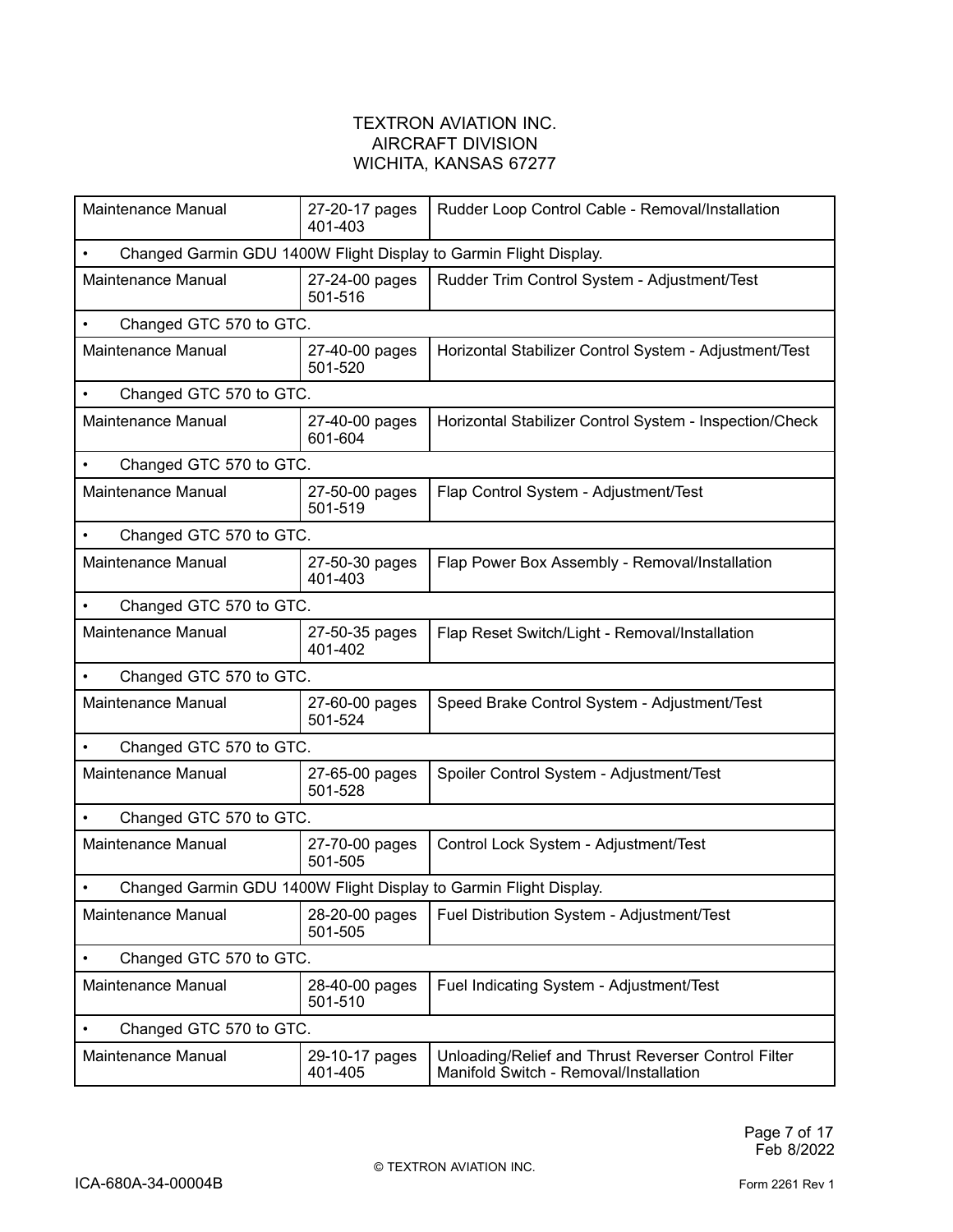| Changed GTC 570 to GTC.<br>$\bullet$                                                                                                                                                                                                                                                                                                          |                                                                                                                                   |                                                                                              |  |
|-----------------------------------------------------------------------------------------------------------------------------------------------------------------------------------------------------------------------------------------------------------------------------------------------------------------------------------------------|-----------------------------------------------------------------------------------------------------------------------------------|----------------------------------------------------------------------------------------------|--|
| Maintenance Manual                                                                                                                                                                                                                                                                                                                            | 30-10-00 pages<br>601-603                                                                                                         | Wing Anti-Icing System - Inspection/Check                                                    |  |
| Changed GTC 570 to GTC.<br>$\bullet$                                                                                                                                                                                                                                                                                                          |                                                                                                                                   |                                                                                              |  |
| Maintenance Manual                                                                                                                                                                                                                                                                                                                            | 30-15-00 pages<br>601-603                                                                                                         | Horizontal Stabilizer Anti-Icing System - Inspection/Check                                   |  |
| Changed GTC 570 to GTC.<br>$\bullet$                                                                                                                                                                                                                                                                                                          |                                                                                                                                   |                                                                                              |  |
| Maintenance Manual                                                                                                                                                                                                                                                                                                                            | 31-10-05 pages<br>401-403                                                                                                         | Instrument Panel - Removal/Installation                                                      |  |
| $\bullet$<br>Garmin GDU 1400W Flight Display to Garmin Flight Display.                                                                                                                                                                                                                                                                        |                                                                                                                                   | Changed Garmin GTC 570 Touchscreen Control Unit to Garmin Touchscreen Controller (GTC) and   |  |
| Maintenance Manual                                                                                                                                                                                                                                                                                                                            | 31-30-00 pages<br>501-571                                                                                                         | Flight Data Recorder (FDR) System - Adjustment/Test                                          |  |
| Changed GTC 570 to GTC.<br>$\bullet$<br>Procedure.                                                                                                                                                                                                                                                                                            |                                                                                                                                   | Added the step in the Aileron Surface Position Sensor/Control Wheel Position Sensor FDR Test |  |
| Maintenance Manual                                                                                                                                                                                                                                                                                                                            | 31-33-00 pages<br>$1 - 2$                                                                                                         | Aircraft Recording System (ARES II) - Description and<br>Operation                           |  |
| Changed GTC 570 to GTC and GDU 1400W to Garmin flight display.<br>$\bullet$                                                                                                                                                                                                                                                                   |                                                                                                                                   |                                                                                              |  |
| Maintenance Manual                                                                                                                                                                                                                                                                                                                            | 31-33-00 pages<br>501-507                                                                                                         | Aircraft Recording System (ARES II) - Adjustment/Test                                        |  |
| Added ARES Configuration File 8445003-4.                                                                                                                                                                                                                                                                                                      |                                                                                                                                   |                                                                                              |  |
| Maintenance Manual                                                                                                                                                                                                                                                                                                                            | 31-40-00 pages<br>1-5                                                                                                             | Garmin Data Acquisition System - Description and<br>Operation                                |  |
|                                                                                                                                                                                                                                                                                                                                               | Changed GIA 63W to Garmin IAU and Garmin GDU 1400W Flight Display to Garmin Flight Display.<br>Changed GMA 36 to audio processor. |                                                                                              |  |
| Maintenance Manual                                                                                                                                                                                                                                                                                                                            | 31-40-00 page<br>101                                                                                                              | Garmin Data Acquisition System - Troubleshooting                                             |  |
| Changed Garmin GIA 63W to Garmin Integrated Avionics Unit (IAU)                                                                                                                                                                                                                                                                               |                                                                                                                                   |                                                                                              |  |
| Maintenance Manual                                                                                                                                                                                                                                                                                                                            | 31-40-00 pages<br>501-506                                                                                                         | Garmin Data Acquisition System - Adjustment/Test                                             |  |
| Replaced the references to the Garmin G5000 Line Replaceable Unit (LRU) Software<br>$\bullet$<br>Configuration/Installation Procedure with references to Chapter 42, Garmin G5000 Integrated Avionics<br>System Software - Adjustment/Test.<br>Changed Garmin GIA 63W to Garmin Integrated Avionics Unit (IAU) and GMA 36 to audio processor. |                                                                                                                                   |                                                                                              |  |
| Maintenance Manual                                                                                                                                                                                                                                                                                                                            | 31-40-05 pages<br>401-405                                                                                                         | Garmin Integrated Avionics Unit (IAU) -<br>Removal/Installation                              |  |
| Changed Garmin GIA 63W to Garmin Integrated Avionics Unit (IAU).                                                                                                                                                                                                                                                                              |                                                                                                                                   | Changed Garmin GDU 1400W Flight Display to Garmin Flight Display.                            |  |
| Maintenance Manual                                                                                                                                                                                                                                                                                                                            | 31-40-10 pages<br>401-404                                                                                                         | Garmin GSD 41 Data Concentrator Unit (DCU) -<br>Removal/Installation                         |  |
| Changed Garmin GDU 1400W Flight Display to Garmin Flight Display.                                                                                                                                                                                                                                                                             |                                                                                                                                   |                                                                                              |  |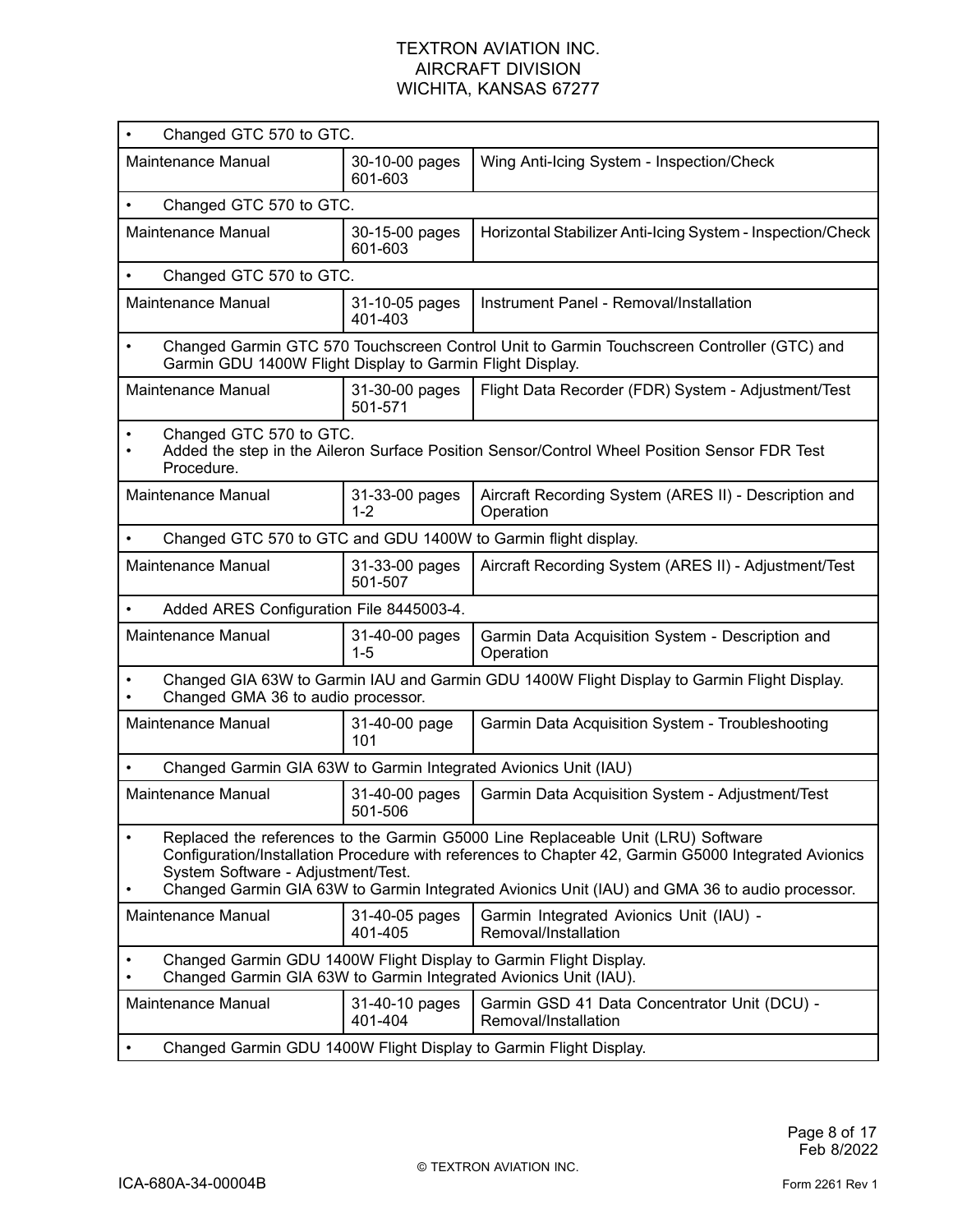| Maintenance Manual                                                           | 31-40-15 pages<br>401-404                                         | Garmin GEA 7100 Engine/Airframe Interface Unit -<br>Removal/Installation                 |  |  |  |
|------------------------------------------------------------------------------|-------------------------------------------------------------------|------------------------------------------------------------------------------------------|--|--|--|
|                                                                              | Changed Garmin GDU 1400W Flight Display to Garmin Flight Display. |                                                                                          |  |  |  |
| Maintenance Manual                                                           | 31-50-00 pages<br>1-11                                            | Engine Indicating and Crew Alerting System (EICAS) -<br><b>Description and Operation</b> |  |  |  |
|                                                                              |                                                                   | Changed GTC 570 to GTC and Garmin GDU 1400W Flight Display to Garmin Flight Display.     |  |  |  |
| <b>Maintenance Manual</b>                                                    | 31-55-00 pages<br>$1 - 2$                                         | Master Caution and Master Warning - Description and<br>Operation                         |  |  |  |
| Changed Garmin GIA 63W to Garmin Integrated Avionics Unit (IAU)              |                                                                   |                                                                                          |  |  |  |
| <b>Maintenance Manual</b>                                                    | 31-55-05 pages<br>401-404                                         | Master Caution Reset and Master Warning Reset<br>Switch/Light - Removal/Installation     |  |  |  |
| Changed GTC 570 to GTC.                                                      |                                                                   |                                                                                          |  |  |  |
| Maintenance Manual                                                           | 31-57-00 pages<br>$1 - 2$                                         | Aural Warning System - Description and Operation                                         |  |  |  |
| Changed Garmin GIA 63W to Garmin Integrated Avionics Unit (IAU)<br>$\bullet$ |                                                                   |                                                                                          |  |  |  |
| Maintenance Manual                                                           | 31-59-00 page 1                                                   | No Takeoff Warning - Description and Operation                                           |  |  |  |
| Changed GTC 570 to GTC.                                                      |                                                                   |                                                                                          |  |  |  |
| <b>Maintenance Manual</b>                                                    | 31-59-00 pages<br>501-513                                         | No Takeoff Warning - Adjustment/Test                                                     |  |  |  |
| Changed GTC 570 to GTC.                                                      |                                                                   |                                                                                          |  |  |  |
| <b>Maintenance Manual</b>                                                    | 32-42-00 pages<br>501-512                                         | Main Landing Gear Brake Control System -<br>Adjustment/Test                              |  |  |  |
| Changed GTC 570 to GTC.                                                      |                                                                   |                                                                                          |  |  |  |
| <b>Maintenance Manual</b>                                                    | 32-44-00 pages<br>501-502                                         | Parking Brake Control System - Adjustment/Test                                           |  |  |  |
| Changed GTC 570 to GTC.                                                      |                                                                   |                                                                                          |  |  |  |
| <b>Maintenance Manual</b>                                                    | 32-46-00 pages<br>601-604                                         | Antiskid Brake System - Inspection/Check                                                 |  |  |  |
| Changed GTC 570 to GTC.                                                      |                                                                   |                                                                                          |  |  |  |
| Maintenance Manual                                                           | 33-10-00 pages<br>$1 - 5$                                         | Flight Compartment Lighting - Description and Operation                                  |  |  |  |
|                                                                              |                                                                   | Changed GTC 570 to GTC and Garmin GDU 1400W Flight Display to PFD or MFD.                |  |  |  |
| Maintenance Manual                                                           | 33-10-00 pages<br>501-506                                         | Flight Compartment Lighting - Adjustment/Test                                            |  |  |  |
|                                                                              |                                                                   | Changed GTC 570 to GTC and Garmin GDU 1400W Flight Display to PFD or MFD.                |  |  |  |
| Maintenance Manual                                                           | 33-40-00 pages<br>1-6                                             | Exterior Lighting - Description and Operation                                            |  |  |  |
| Changed GTC 570 to GTC.                                                      |                                                                   |                                                                                          |  |  |  |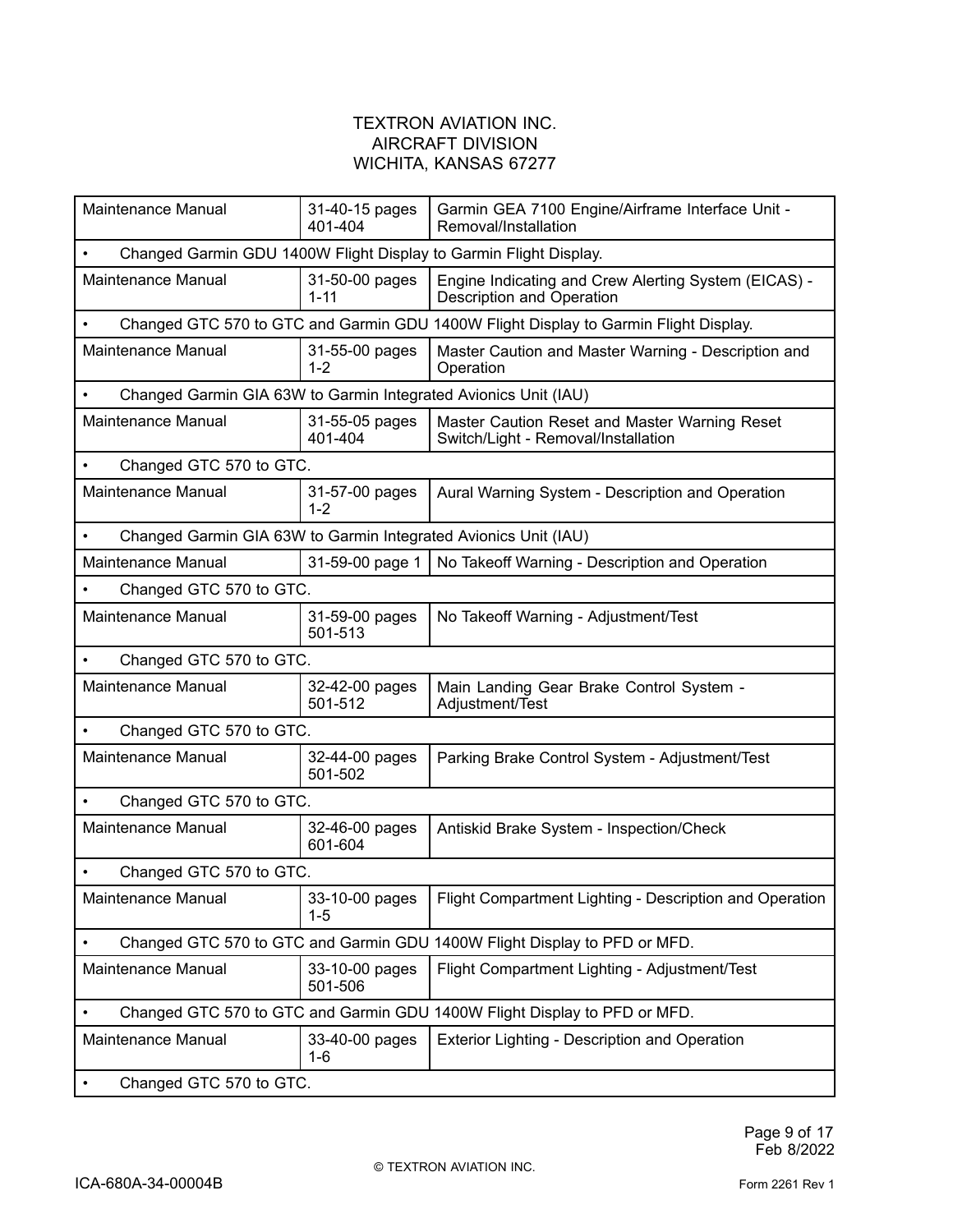| Maintenance Manual                                                                                                                                                                                                                                                                 | 33-40-00 pages<br>501-509                                                                                                                                                                                                                                                                               | Exterior Lighting - Adjustment/Test                                                       |  |  |
|------------------------------------------------------------------------------------------------------------------------------------------------------------------------------------------------------------------------------------------------------------------------------------|---------------------------------------------------------------------------------------------------------------------------------------------------------------------------------------------------------------------------------------------------------------------------------------------------------|-------------------------------------------------------------------------------------------|--|--|
|                                                                                                                                                                                                                                                                                    | Changed GTC 570 to GTC.                                                                                                                                                                                                                                                                                 |                                                                                           |  |  |
| Maintenance Manual                                                                                                                                                                                                                                                                 | 34-00-00 pages<br>1-5                                                                                                                                                                                                                                                                                   | Navigation - General                                                                      |  |  |
|                                                                                                                                                                                                                                                                                    | Changed GTC 570 to GTC and Garmin GWX 70 Weather Radar to Garmin Weather Radar.<br>Updated Garmin GDL 69 Graphical Weather System to Garmin Datalink System.<br>Added parts for the Honeywell Inertial Reference System Alignment.<br>Revised the part number and nomenclature of the AOA vane pointer. |                                                                                           |  |  |
| Maintenance Manual                                                                                                                                                                                                                                                                 | 34-00-00 pages<br>101-167                                                                                                                                                                                                                                                                               | Navigation - Troubleshooting                                                              |  |  |
| Changed GWX 70 to Garmin Weather Radar.                                                                                                                                                                                                                                            |                                                                                                                                                                                                                                                                                                         |                                                                                           |  |  |
| Maintenance Manual                                                                                                                                                                                                                                                                 | 34-10-00 pages<br>$1 - 5$                                                                                                                                                                                                                                                                               | Pitot-Static System - Description and Operation                                           |  |  |
| $\bullet$<br>Garmin PFD or MFD.                                                                                                                                                                                                                                                    |                                                                                                                                                                                                                                                                                                         | Changed GIA 63W to Garmin Integrated Avionics Unit and Garmin GDU 1400W Flight Display to |  |  |
| Maintenance Manual                                                                                                                                                                                                                                                                 | 34-10-00 pages<br>601-619                                                                                                                                                                                                                                                                               | Pitot-Static System - Inspection/Check                                                    |  |  |
| Changed GTC 570 to GTC.                                                                                                                                                                                                                                                            |                                                                                                                                                                                                                                                                                                         |                                                                                           |  |  |
| <b>Maintenance Manual</b>                                                                                                                                                                                                                                                          | 34-15-00 pages<br>$1 - 3$                                                                                                                                                                                                                                                                               | Standby Instrument System - Description and Operation                                     |  |  |
|                                                                                                                                                                                                                                                                                    | Changed GDU 1400W Flight Display to Garmin MFD.                                                                                                                                                                                                                                                         |                                                                                           |  |  |
| Maintenance Manual                                                                                                                                                                                                                                                                 | 34-15-25 pages<br>401-403                                                                                                                                                                                                                                                                               | L-3 Communications GH-3900 Secondary Flight Display<br>- Removal/Installation             |  |  |
| Changed GDU 1400W Flight Display to Garmin Flight Display.                                                                                                                                                                                                                         |                                                                                                                                                                                                                                                                                                         |                                                                                           |  |  |
| Maintenance Manual                                                                                                                                                                                                                                                                 | 34-15-25 pages<br>501-503                                                                                                                                                                                                                                                                               | L-3 Communications GH-3900 Secondary Flight Display<br>- Adjustment/Test                  |  |  |
| Changed GDU 1400W Flight Display to Garmin Primary Flight Display.                                                                                                                                                                                                                 |                                                                                                                                                                                                                                                                                                         |                                                                                           |  |  |
| Maintenance Manual                                                                                                                                                                                                                                                                 | 34-15-27 pages<br>401-403                                                                                                                                                                                                                                                                               | L-3 Communications GH-3900 Detachable Configuration<br>Module - Removal/Installation      |  |  |
| Changed GDU 1400W Flight Display to Garmin Flight Display.                                                                                                                                                                                                                         |                                                                                                                                                                                                                                                                                                         |                                                                                           |  |  |
| Maintenance Manual                                                                                                                                                                                                                                                                 | 34-20-00 pages<br>$1 - 3$                                                                                                                                                                                                                                                                               | LITEF Hybrid Navigation System - Description and<br>Operation                             |  |  |
| Changed Garmin GDU 1400W Flight Display to Garmin Primary Flight Display.<br>Corrected details about determining position without GPS.<br>Corrected to state that alignment must be performed if the mounting trays are removed.<br>Corrected to say Free Mode instead of DG Mode. |                                                                                                                                                                                                                                                                                                         |                                                                                           |  |  |
| Maintenance Manual                                                                                                                                                                                                                                                                 | 34-20-00 pages<br>501-521                                                                                                                                                                                                                                                                               | LITEF Hybrid Navigation System - Adjustment/Test                                          |  |  |
| Changed GTC 570 to GTC.<br>Corrected procedures to be more accurate.                                                                                                                                                                                                               |                                                                                                                                                                                                                                                                                                         |                                                                                           |  |  |
| Maintenance Manual                                                                                                                                                                                                                                                                 | 34-20-15 pages<br>401-403                                                                                                                                                                                                                                                                               | LITEF Configuration Module - Removal/Installation                                         |  |  |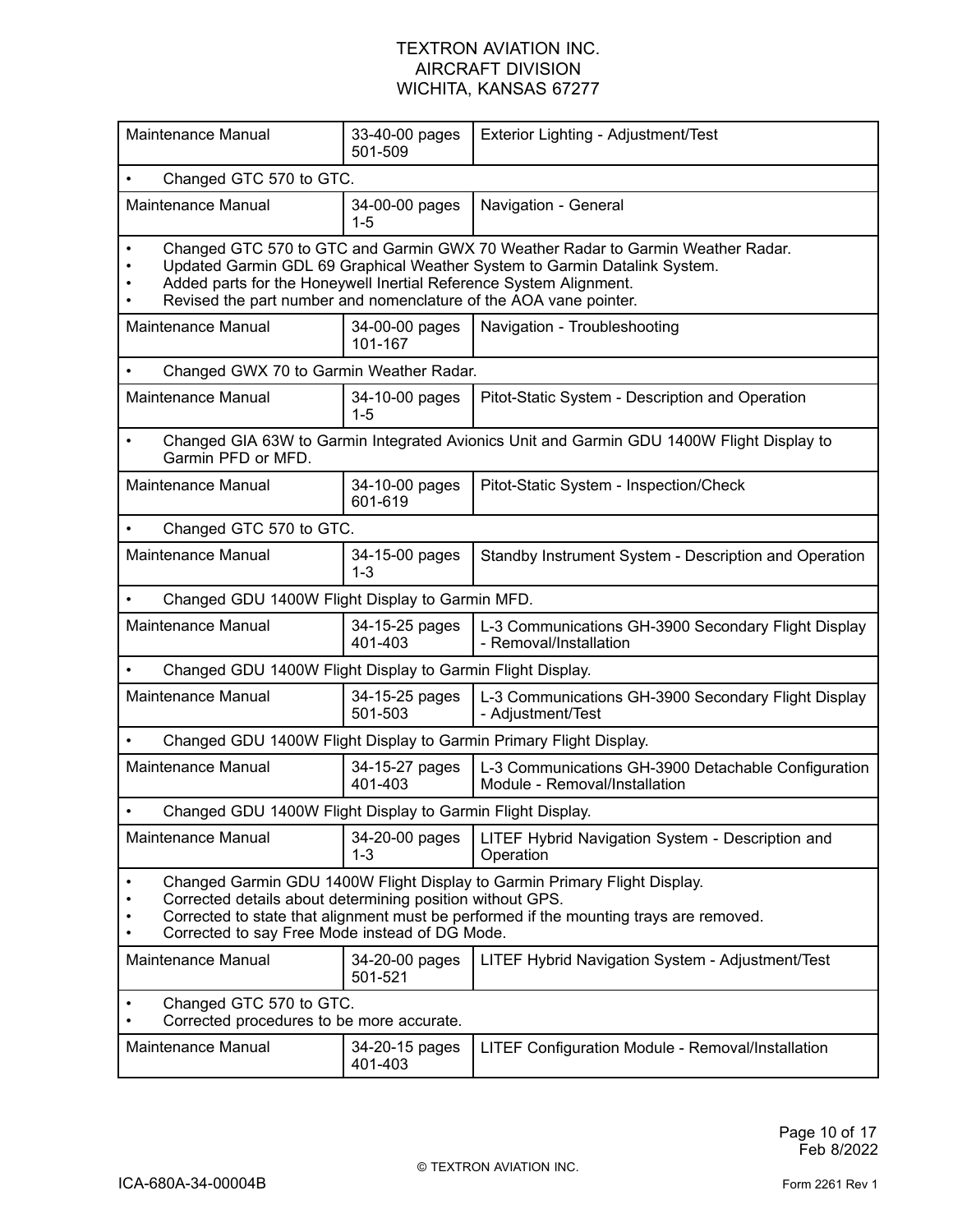| Added post-maintenance checks to the configuration module.                                                                                      |                           |                                                                                                   |  |
|-------------------------------------------------------------------------------------------------------------------------------------------------|---------------------------|---------------------------------------------------------------------------------------------------|--|
| Maintenance Manual                                                                                                                              | 34-23-00 pages<br>101-102 | Honeywell Inertial Reference System - Troubleshooting                                             |  |
| Created pageblock.<br>$\bullet$                                                                                                                 |                           |                                                                                                   |  |
| Maintenance Manual                                                                                                                              | 34-23-00 pages<br>501-510 | Honeywell Inertial Reference System - Adjustment/Test                                             |  |
| Created pageblock.<br>$\bullet$                                                                                                                 |                           |                                                                                                   |  |
| <b>Maintenance Manual</b>                                                                                                                       | 34-23-05 pages<br>401-403 | Honeywell Inertial Reference Unit - Removal/Installation                                          |  |
| Added post-maintenance checks for the IRU R/I                                                                                                   |                           |                                                                                                   |  |
| Maintenance Manual                                                                                                                              | 34-23-10 pages<br>401-403 | Honeywell IM-950 Configuration Module -<br>Removal/Installation                                   |  |
| Added post-maintenance checks for the configuration module.                                                                                     |                           |                                                                                                   |  |
| Maintenance Manual                                                                                                                              | 34-25-00 pages<br>$1 - 2$ | Angle-of-Attack (AOA) System - Description and<br>Operation                                       |  |
| Changed GTC 570 to GTC.                                                                                                                         |                           |                                                                                                   |  |
| Maintenance Manual                                                                                                                              | 34-25-00 pages<br>101-102 | Angle-of-Attack (AOA) System - Troubleshooting                                                    |  |
| Changed GTC 570 to GTC.<br>$\bullet$                                                                                                            |                           |                                                                                                   |  |
| Maintenance Manual                                                                                                                              | 34-25-00 pages<br>501-519 | Angle-of-Attack (AOA) System - Adjustment/Test                                                    |  |
| Changed GTC 570 to GTC.<br>$\bullet$                                                                                                            |                           |                                                                                                   |  |
| Maintenance Manual                                                                                                                              | 34-30-00 pages<br>$1 - 2$ | Landing and Taxi Navigational Aids - Description and<br>Operation                                 |  |
| Changed Garmin GIA 63W to Garmin Integrated Avionics Unit (IAU) and Garmin GMA 36 Audio<br>$\bullet$<br>Processors to Garmin Audio Processors.  |                           |                                                                                                   |  |
| Maintenance Manual                                                                                                                              | 34-30-05 pages<br>401-404 | Glideslope Antenna - Removal/Installation                                                         |  |
|                                                                                                                                                 |                           | Added specified steps for the relocated glideslope antenna installed on the new mounting bracket. |  |
| Maintenance Manual                                                                                                                              | 34-40-00 pages<br>$1 - 2$ | Garmin Weather Radar System - Description and<br>Operation                                        |  |
| Changed GTC 570 to GTC.<br>Changed Garmin GWX 70 Weather Radar to Garmin Weather Radar<br>Added brief description of the added GWX 80 features. |                           |                                                                                                   |  |
| Maintenance Manual                                                                                                                              | 34-40-00 pages<br>101-102 | Garmin Weather Radar System - Troubleshooting                                                     |  |
| Changed Garmin GWX 70 Weather Radar to Garmin Weather Radar                                                                                     |                           |                                                                                                   |  |
| Maintenance Manual                                                                                                                              | 34-40-00 pages<br>501-503 | Garmin Weather Radar System - Adjustment/Test                                                     |  |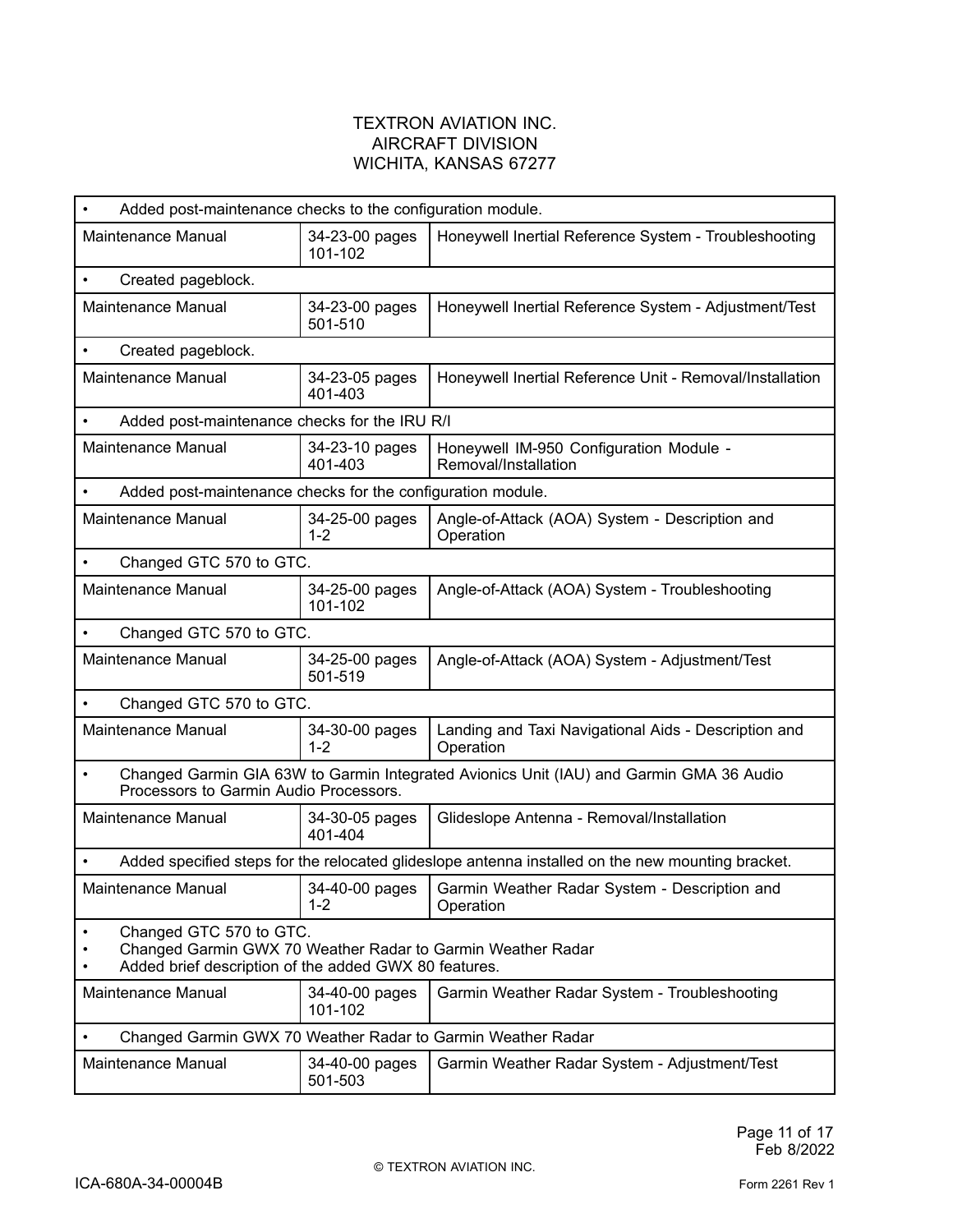| Replaced the references to Chapter 34, Garmin G5000 Integrated Avionics System LRU/OPTION<br>Software Configuration - Adjustment/Test with references to Chapter 42, Garmin G5000 Integrated<br>Avionics System Software - Adjustment/Test.<br>Changed Garmin GWX 70 Weather Radar to Garmin Weather Radar                                                                                     |                           |                                                                                         |  |
|------------------------------------------------------------------------------------------------------------------------------------------------------------------------------------------------------------------------------------------------------------------------------------------------------------------------------------------------------------------------------------------------|---------------------------|-----------------------------------------------------------------------------------------|--|
| Maintenance Manual                                                                                                                                                                                                                                                                                                                                                                             | 34-40-05 pages<br>401-404 | Garmin Weather Radar - Removal/Installation                                             |  |
| Added reference to Chapter 42, Garmin G5000 Integrated Avionics System Software - Adjustment/Test.<br>Changed Garmin GWX 70 Weather Radar to Garmin Weather Radar<br>Added specified steps to show the difference between the GWX 70 and GWX 80 Weather Radar.                                                                                                                                 |                           |                                                                                         |  |
| Maintenance Manual                                                                                                                                                                                                                                                                                                                                                                             | 34-40-10 pages<br>401-403 | Garmin Weather Radar Antenna - Removal/Installation                                     |  |
| Changed GTC 570 to GTC.<br>Changed Garmin GWX 70 Weather Radar to Garmin Weather Radar Antenna.                                                                                                                                                                                                                                                                                                |                           |                                                                                         |  |
| <b>Maintenance Manual</b>                                                                                                                                                                                                                                                                                                                                                                      | 34-43-00 pages<br>$1 - 2$ | L-3 Communications Stormscope Lightning Detection<br>System - Description and Operation |  |
| Changed GTC 570 to GTC.                                                                                                                                                                                                                                                                                                                                                                        |                           |                                                                                         |  |
| Maintenance Manual                                                                                                                                                                                                                                                                                                                                                                             | 34-43-00 pages<br>501-510 | L-3 Communications Stormscope Lightning Detection<br>System - Adjustment/Test           |  |
| Changed GTC 570 to GTC and Garmin GDU 1400W Flight Display to Garmin PFD or MFD.                                                                                                                                                                                                                                                                                                               |                           |                                                                                         |  |
| Maintenance Manual                                                                                                                                                                                                                                                                                                                                                                             | 34-47-00 pages<br>$1 - 3$ | Garmin Traffic Collision Avoidance System (TCAS II) -<br>Description and Operation      |  |
|                                                                                                                                                                                                                                                                                                                                                                                                |                           | Changed GTC 570 to GTC and Garmin GDU 1400W Flight Display to Garmin MFD.               |  |
| Maintenance Manual                                                                                                                                                                                                                                                                                                                                                                             | 34-47-00 pages<br>501-514 | Garmin Traffic Collision Avoidance System (TCAS II) -<br>Adjustment/Test                |  |
| Replaced the references to Chapter 34, Garmin G5000 Integrated Avionics System LRU/OPTION<br>$\bullet$<br>Software Configuration - Adjustment/Test with references to Chapter 42, Garmin G5000 Integrated<br>Avionics System Software - Adjustment/Test.<br>Changed GTC 570 to GTC.                                                                                                            |                           |                                                                                         |  |
| Maintenance Manual                                                                                                                                                                                                                                                                                                                                                                             | 34-50-00 pages<br>601-605 | Garmin GTX 3000 Transponder System -<br>Inspection/Check                                |  |
| Changed GTC 570 to GTC.                                                                                                                                                                                                                                                                                                                                                                        |                           |                                                                                         |  |
| Maintenance Manual                                                                                                                                                                                                                                                                                                                                                                             | 34-51-00 pages<br>$1 - 2$ | Global Positioning System (GPS) - Description and<br>Operation                          |  |
| Changed Garmin GIA 63W to Garmin Integrated Avionics Unit (IAU)                                                                                                                                                                                                                                                                                                                                |                           |                                                                                         |  |
| <b>Maintenance Manual</b>                                                                                                                                                                                                                                                                                                                                                                      | 34-51-00 pages<br>101-103 | Global Positioning System (GPS) - Troubleshooting                                       |  |
| Replaced reference to Chapter 34, Garmin G5000 Integrated Avionics System - Adjustment/Test with<br>$\bullet$<br>reference to Chapter 42, Garmin G5000 Integrated Avionics System Software - Adjustment/Test.<br>Added step to contact Team 680 for additional Garmin G5000 software and configuration<br>troubleshooting.<br>Changed Garmin GIA 63W to Garmin Integrated Avionics Unit (IAU). |                           |                                                                                         |  |
| Maintenance Manual                                                                                                                                                                                                                                                                                                                                                                             | 34-51-00 pages<br>501-506 | Global Positioning System (GPS) - Adjustment/Test                                       |  |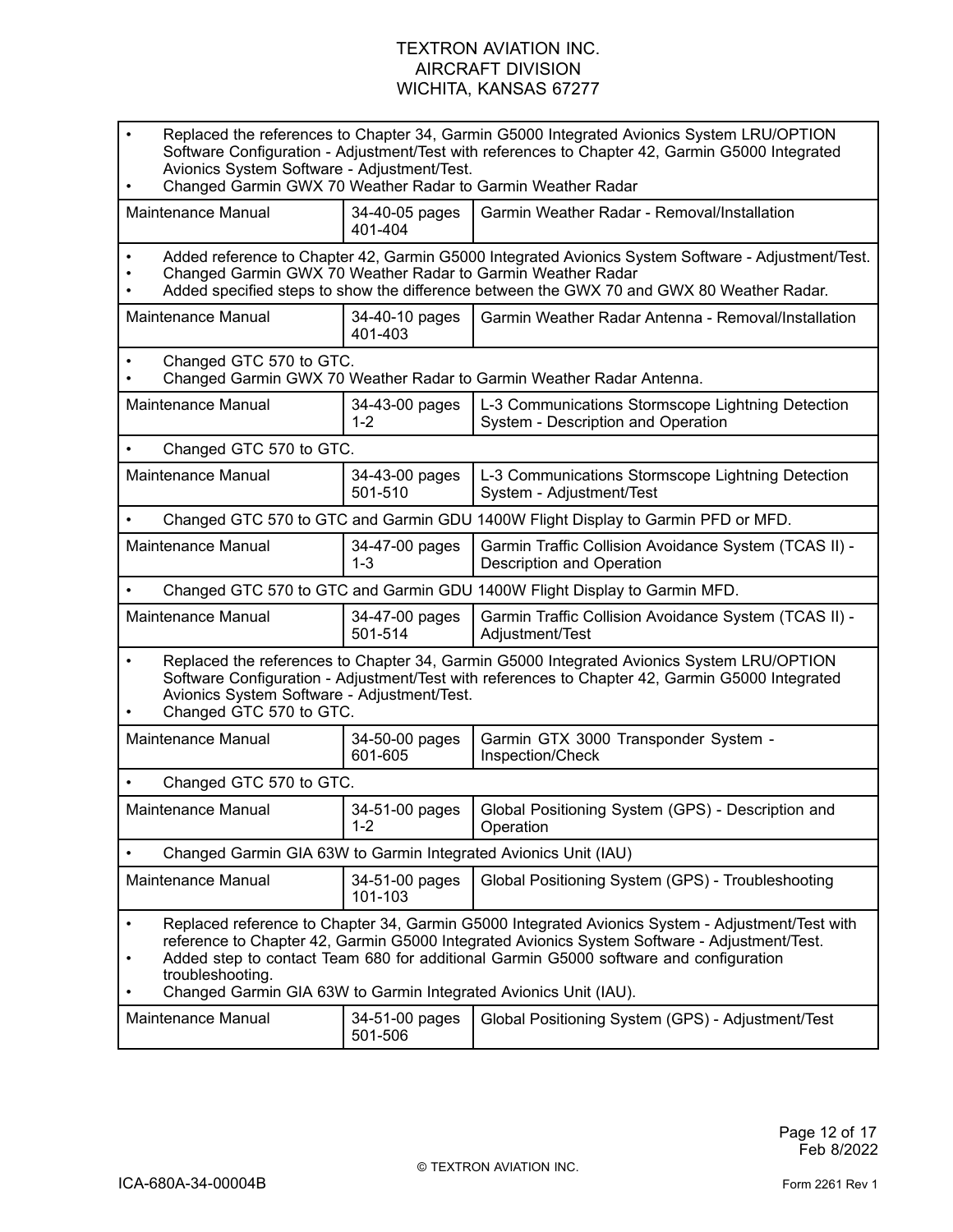| $\bullet$                                                                                                                                                                                                                                                                                                                            | Replaced the references to Chapter 34, Garmin G5000 Integrated Avionics System LRU/OPTION<br>Software Configuration - Adjustment/Test with references to Chapter 42, Garmin G5000 Integrated<br>Avionics System Software - Adjustment/Test.<br>Changed Garmin GIA 63W to Garmin Integrated Avionics Unit (IAU)                                                                   |                           |                                                                                            |
|--------------------------------------------------------------------------------------------------------------------------------------------------------------------------------------------------------------------------------------------------------------------------------------------------------------------------------------|----------------------------------------------------------------------------------------------------------------------------------------------------------------------------------------------------------------------------------------------------------------------------------------------------------------------------------------------------------------------------------|---------------------------|--------------------------------------------------------------------------------------------|
|                                                                                                                                                                                                                                                                                                                                      | Maintenance Manual                                                                                                                                                                                                                                                                                                                                                               | 34-52-00 pages<br>$1 - 2$ | Garmin Dual Navigation (NAV) System - Description and<br>Operation                         |
| $\bullet$                                                                                                                                                                                                                                                                                                                            | GDU 1400W Flight Display to Garmin Flight Display.                                                                                                                                                                                                                                                                                                                               |                           | Changed GTC 570 to GTC, Garmin GIA 63W to Garmin Integrated Avionics Unit (IAU) and Garmin |
|                                                                                                                                                                                                                                                                                                                                      | Maintenance Manual                                                                                                                                                                                                                                                                                                                                                               | 34-52-00 pages<br>101-103 | Garmin Dual Navigation (NAV) System - Troubleshooting                                      |
| $\bullet$                                                                                                                                                                                                                                                                                                                            | Replaced reference to Chapter 34, Garmin G5000 Integrated Avionics System - Adjustment/Test with<br>reference to Chapter 42, Garmin G5000 Integrated Avionics System Software - Adjustment/Test.<br>Added step to contact Team 680 for additional Garmin G5000 software and configuration<br>troubleshooting.<br>Changed Garmin GIA 63W to Garmin Integrated Avionics Unit (IAU) |                           |                                                                                            |
|                                                                                                                                                                                                                                                                                                                                      | Maintenance Manual                                                                                                                                                                                                                                                                                                                                                               | 34-52-00 pages<br>501-504 | Garmin Dual Navigation (NAV) System - Adjustment/Test                                      |
| Replaced the references to Chapter 34, Garmin G5000 Integrated Avionics System LRU/OPTION<br>$\bullet$<br>Software Configuration - Adjustment/Test with references to Chapter 42, Garmin G5000 Integrated<br>Avionics System Software - Adjustment/Test.<br>Changed Garmin GIA 63W to Garmin Integrated Avionics Unit (IAU)          |                                                                                                                                                                                                                                                                                                                                                                                  |                           |                                                                                            |
|                                                                                                                                                                                                                                                                                                                                      | Maintenance Manual                                                                                                                                                                                                                                                                                                                                                               | 34-53-00 pages<br>$1 - 2$ | Collins DME-4000 Distance Measuring Equipment<br>(DME) System - Description and Operation  |
|                                                                                                                                                                                                                                                                                                                                      | Changed GTC 570 to GTC.                                                                                                                                                                                                                                                                                                                                                          |                           |                                                                                            |
|                                                                                                                                                                                                                                                                                                                                      | Maintenance Manual                                                                                                                                                                                                                                                                                                                                                               | 34-55-00 pages<br>$1 - 2$ | Garmin Datalink System - Description and Operation                                         |
| $\bullet$                                                                                                                                                                                                                                                                                                                            | Changed section title from Garmin GDL 69 Graphical Weather System to Garmin Datalink System.<br>Changed GTC 570 to GTC.                                                                                                                                                                                                                                                          |                           |                                                                                            |
|                                                                                                                                                                                                                                                                                                                                      | Maintenance Manual                                                                                                                                                                                                                                                                                                                                                               | 34-55-00 pages<br>501-503 | Garmin Datalink System - Adjustment/Test                                                   |
| $\bullet$                                                                                                                                                                                                                                                                                                                            | Changed section title from Garmin GDL 69 Graphical Weather System to Garmin Datalink System.<br>Changed GTC 570 to GTC.                                                                                                                                                                                                                                                          |                           |                                                                                            |
|                                                                                                                                                                                                                                                                                                                                      | Maintenance Manual                                                                                                                                                                                                                                                                                                                                                               | 34-55-05 pages<br>401-403 | Garmin Datalink Receiver - Removal/Installation                                            |
| Added reference to Chapter 42, Garmin G5000 Integrated Avionics System Software - Adjustment/Test.<br>Changed Garmin GDL 69A Datalink Receiver to Garmin Datalink Receiver and added sentence in the<br>General section that this section includes the GDL 69A.<br>Changed Garmin GDU 1400W Flight Display to Garmin Flight Display. |                                                                                                                                                                                                                                                                                                                                                                                  |                           |                                                                                            |
|                                                                                                                                                                                                                                                                                                                                      | <b>Maintenance Manual</b>                                                                                                                                                                                                                                                                                                                                                        | 34-57-00 pages<br>1-3     | Collins ADF-4000 Automatic Direction Finder (ADF)<br>System - Description and Operation    |
|                                                                                                                                                                                                                                                                                                                                      | Changed GTC 570 to GTC.                                                                                                                                                                                                                                                                                                                                                          |                           |                                                                                            |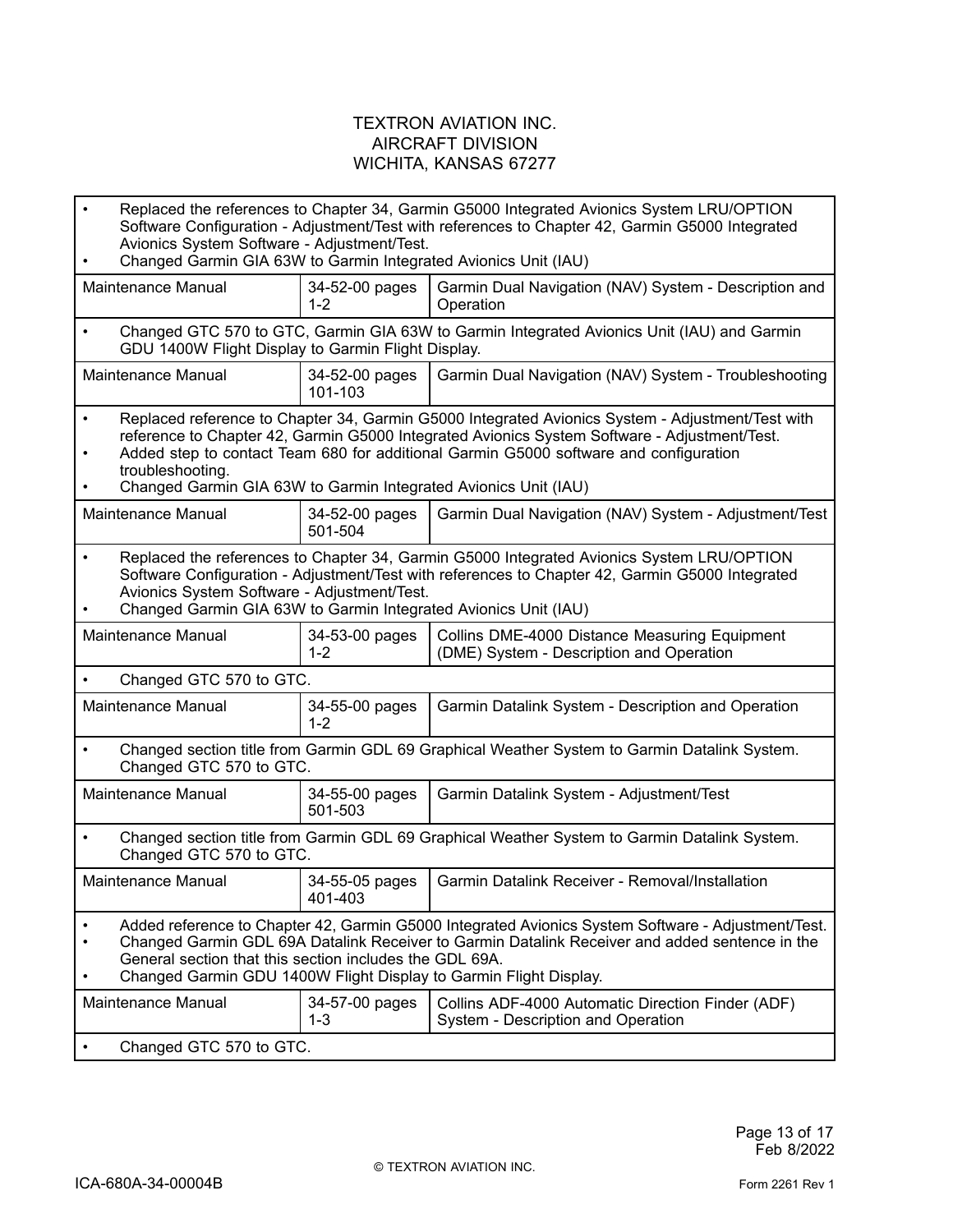| Maintenance Manual                                                                                                                                                                                                                                                                                                                                                                                                                                                 | 34-57-00 pages<br>101-105 | Collins ADF-4000 Automatic Direction Finder (ADF)<br>System - Troubleshooting             |  |
|--------------------------------------------------------------------------------------------------------------------------------------------------------------------------------------------------------------------------------------------------------------------------------------------------------------------------------------------------------------------------------------------------------------------------------------------------------------------|---------------------------|-------------------------------------------------------------------------------------------|--|
| Changed GTC 570 to GTC and GMA 36 to audio processor.                                                                                                                                                                                                                                                                                                                                                                                                              |                           |                                                                                           |  |
| Maintenance Manual                                                                                                                                                                                                                                                                                                                                                                                                                                                 | 34-57-00 pages<br>501-504 | Collins ADF-4000 Automatic Direction Finder (ADF)<br>System - Adjustment/Test             |  |
| Changed GTC 570 to GTC.<br>$\bullet$                                                                                                                                                                                                                                                                                                                                                                                                                               |                           |                                                                                           |  |
| Maintenance Manual                                                                                                                                                                                                                                                                                                                                                                                                                                                 | 34-60-00 pages<br>$1 - 3$ | Garmin G5000 Integrated Avionics System - Description<br>and Operation                    |  |
|                                                                                                                                                                                                                                                                                                                                                                                                                                                                    |                           | Changed GDU 1400W to GDU 1400W/1450W and GTC 570 to GTC 570/575.                          |  |
| Maintenance Manual                                                                                                                                                                                                                                                                                                                                                                                                                                                 | 34-60-05 pages<br>401-404 | Garmin Flight Display - Removal/Installation                                              |  |
| Replaced the references to the Garmin G5000 Line Replaceable Unit (LRU) Software<br>$\bullet$<br>Configuration/Installation Procedure with references to Chapter 42, Garmin G5000 Integrated Avionics<br>System Software - Adjustment/Test.<br>Changed Garmin GDU 1400W Flight Display to Garmin Flight Display and added sentence in the<br>$\bullet$<br>General section that this section includes the GDU 1400W and the GDU 1450W.                              |                           |                                                                                           |  |
| Maintenance Manual                                                                                                                                                                                                                                                                                                                                                                                                                                                 | 34-60-07 pages<br>401-403 | Garmin Flight Display Power Relay - Removal/Installation                                  |  |
| $\bullet$                                                                                                                                                                                                                                                                                                                                                                                                                                                          |                           | Changed Garmin GDU 1400W Flight Display Power Relay to Garmin Flight Display Power Relay. |  |
| Maintenance Manual                                                                                                                                                                                                                                                                                                                                                                                                                                                 | 34-60-10 pages<br>201-202 | Garmin Touchscreen Controller (GTC) - Maintenance<br>Practices                            |  |
|                                                                                                                                                                                                                                                                                                                                                                                                                                                                    |                           | Changed Garmin GTC 570 Touchscreen Control Unit to Garmin Touchscreen Controller (GTC).   |  |
| Maintenance Manual                                                                                                                                                                                                                                                                                                                                                                                                                                                 | 34-60-10 pages<br>401-404 | Garmin Touchscreen Controller (GTC) -<br>Removal/Installation                             |  |
| Replaced the reference to the Garmin G5000 Software Installation and Loading Completion Procedure<br>$\bullet$<br>with a reference to Chapter 42, Garmin G5000 Integrated Avionics System Software - Adjustment/Test.<br>Updated the circuit breakers in Table 401.<br>Changed Garmin GTC 570 Touchscreen Control Unit to Garmin Touchscreen Controller (GTC) and<br>added sentence in the General section that this section includes the GTC 570 and the GTC 575. |                           |                                                                                           |  |
| Maintenance Manual                                                                                                                                                                                                                                                                                                                                                                                                                                                 | 34-60-15 pages<br>401-404 | Garmin GCU 275 Display Controller - Removal/<br>Installation                              |  |
| Replaced the reference to the Garmin G5000 Software Installation and Loading Completion Procedure<br>$\bullet$<br>with a reference to Chapter 42, Garmin G5000 Integrated Avionics System Software - Adjustment/Test.<br>Changed GIA to Garmin Integrated Avionics Unit (IAU).                                                                                                                                                                                     |                           |                                                                                           |  |
| Maintenance Manual                                                                                                                                                                                                                                                                                                                                                                                                                                                 | 35-00-00 pages<br>901-905 | Oxygen - Dispatch Deviation                                                               |  |
| Changed GTC 570 to GTC.                                                                                                                                                                                                                                                                                                                                                                                                                                            |                           |                                                                                           |  |
| Maintenance Manual                                                                                                                                                                                                                                                                                                                                                                                                                                                 | 35-10-25 pages<br>401-404 | Oxygen Supply Pressure Switch - Removal/Installation                                      |  |
| Changed GTC 570 to GTC.                                                                                                                                                                                                                                                                                                                                                                                                                                            |                           |                                                                                           |  |
| <b>Maintenance Manual</b>                                                                                                                                                                                                                                                                                                                                                                                                                                          | 42-00-00 pages<br>$1 - 2$ | Integrated Modular Avionics - General                                                     |  |
| New Section that includes Garmin 4.8 content.                                                                                                                                                                                                                                                                                                                                                                                                                      |                           |                                                                                           |  |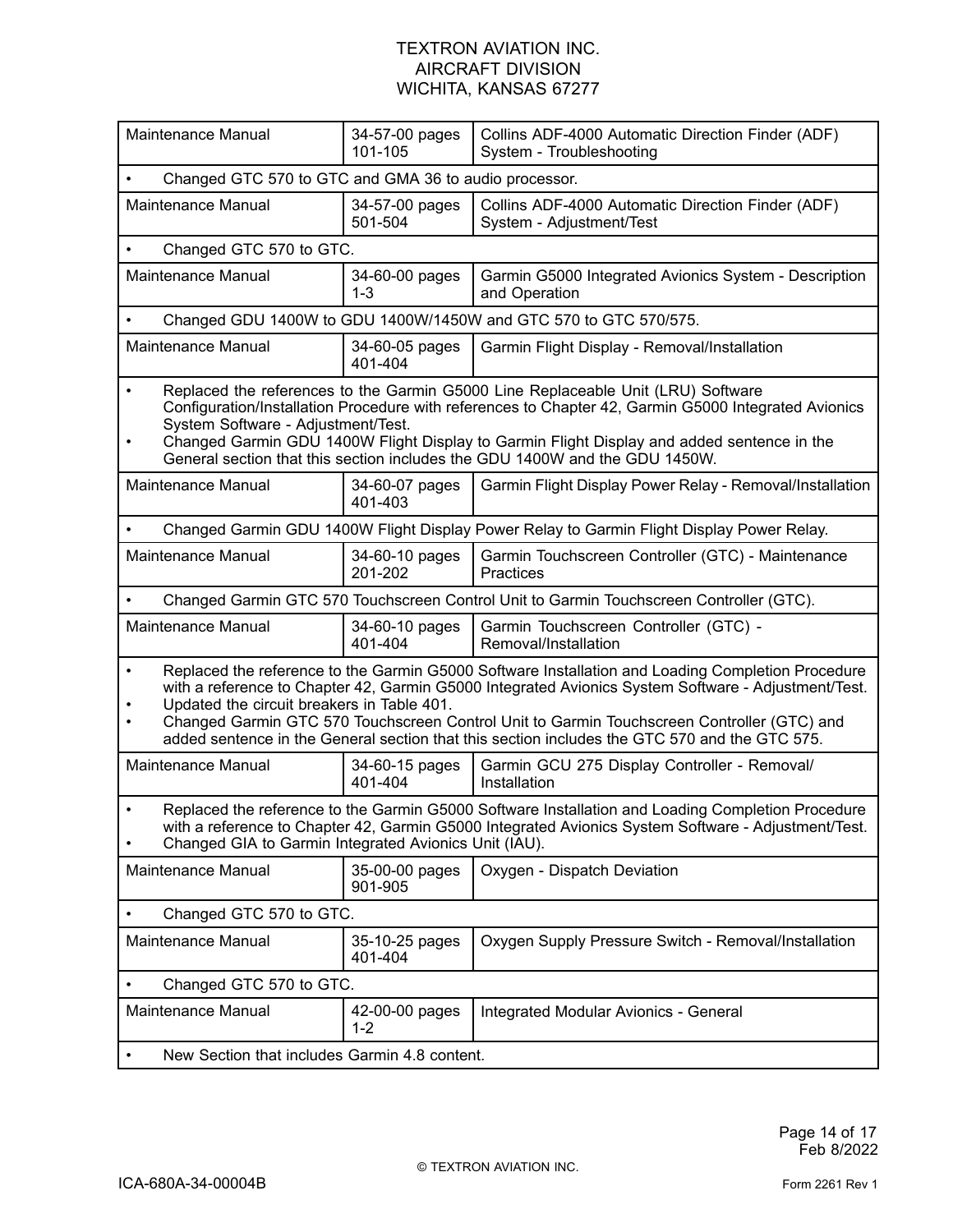| Maintenance Manual                                             | 42-10-00 pages<br>$1 - 4$ | Garmin G5000 Integrated Avionics System Software -<br>Description and Operation                                                                                                                            |  |
|----------------------------------------------------------------|---------------------------|------------------------------------------------------------------------------------------------------------------------------------------------------------------------------------------------------------|--|
| New Section that includes Garmin 4.8 content.                  |                           |                                                                                                                                                                                                            |  |
| Maintenance Manual                                             | 42-10-00 page<br>501      | Garmin G5000 Integrated Avionics System Software -<br>Adjustment/Test                                                                                                                                      |  |
| New Section that includes Garmin 4.8 content.                  |                           |                                                                                                                                                                                                            |  |
| Maintenance Manual                                             | 42-10-04 pages<br>501-589 | Garmin G5000 Integrated Avionics System LRU<br>Software Version 45 Configuration - Adjustment/Test<br>(Airplanes -0001 to -0164 Incorporating SB680A-34-07<br>and Airplanes -0165 to -0247)                |  |
| New Section that includes serialization related to Garmin 4.8. |                           |                                                                                                                                                                                                            |  |
| Maintenance Manual                                             | 42-10-05 pages<br>501-512 | Garmin G5000 Integrated Avionics System Option<br>Loading for Software Version 45 Configuration -<br>Adjustment/Test (Airplanes -0001 to -0164 Incorporating<br>SB680A-34-07 and Airplanes -0165 to -0247) |  |
| New Section that includes serialization related to Garmin 4.8. |                           |                                                                                                                                                                                                            |  |
| Maintenance Manual                                             | 42-10-06 pages<br>201-224 | Garmin G5000 Integrated Avionics System Base<br>Software Version 45 Configuration - Maintenance<br>Practices (Airplanes -0001 to -0164 Incorporating<br>SB680A-34-07 and Airplanes -0165 to -0247)         |  |
| New Section that includes serialization related to Garmin 4.8. |                           |                                                                                                                                                                                                            |  |
| Maintenance Manual                                             | 42-10-06 pages<br>501-523 | Garmin G5000 Integrated Avionics System Base<br>Software Version 45 Configuration - Adjustment/Test<br>(Airplanes -0001 to -0164 Incorporating SB680A-34-07<br>and Airplanes -0165 to -0247)               |  |
| New Section that includes serialization related to Garmin 4.8. |                           |                                                                                                                                                                                                            |  |
| Maintenance Manual                                             | 42-10-07 pages<br>501-583 | Garmin G5000 Integrated Avionics System LRU Software<br>Version A0 Configuration - Adjustment/Test (Airplanes<br>$-0248$ and On)                                                                           |  |
| New Section for Garmin 4.8 software maintenance.               |                           |                                                                                                                                                                                                            |  |
| Maintenance Manual                                             | 42-10-08 pages<br>501-518 | Garmin G5000 Integrated Avionics System Option<br>Loading for Software Version A0 Configuration -<br>Adjustment/Test (Airplanes -0248 and On)                                                              |  |
| New Section for Garmin 4.8 software maintenance.               |                           |                                                                                                                                                                                                            |  |
| Maintenance Manual                                             | 42-10-09 pages<br>201-225 | Garmin G5000 Integrated Avionics System Base<br>Software Version A0 Configuration - Maintenance<br>Practices (Airplanes -0248 and On)                                                                      |  |
| New Section for Garmin 4.8 software maintenance.               |                           |                                                                                                                                                                                                            |  |
| Maintenance Manual                                             | 42-10-09 pages<br>501-524 | Garmin G5000 Integrated Avionics System Base<br>Software Version A0 Configuration - Adjustment/Test<br>(Airplanes -0248 and On)                                                                            |  |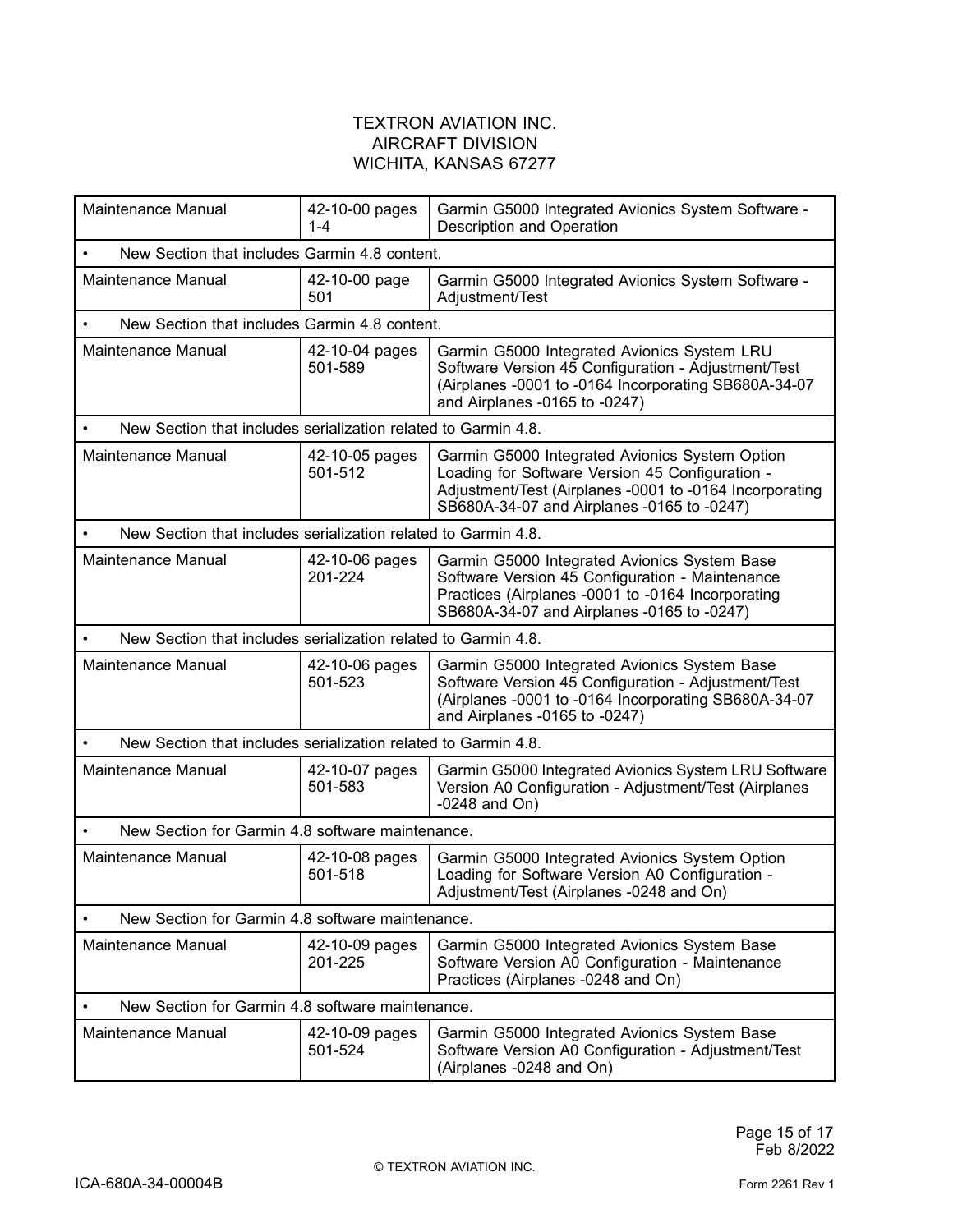| New Section for Garmin 4.8 software maintenance.                                                                                                                                                                                                                                                                     |                                                                                                                                             |                                                                                                        |  |  |
|----------------------------------------------------------------------------------------------------------------------------------------------------------------------------------------------------------------------------------------------------------------------------------------------------------------------|---------------------------------------------------------------------------------------------------------------------------------------------|--------------------------------------------------------------------------------------------------------|--|--|
| Maintenance Manual                                                                                                                                                                                                                                                                                                   | 45-00-05 pages<br>$1 - 5$                                                                                                                   | Central Maintenance System - Description and Operation                                                 |  |  |
|                                                                                                                                                                                                                                                                                                                      | Changed GTC 570 to GTC and GDU 1400 to Garmin MFD.                                                                                          |                                                                                                        |  |  |
| Maintenance Manual                                                                                                                                                                                                                                                                                                   | 45-40-00 pages<br>201-206                                                                                                                   | <b>CMC Viewer - Maintenance Practices</b>                                                              |  |  |
| $\bullet$                                                                                                                                                                                                                                                                                                            | Changed GTC570 to Garmin touchscreen controller (GTC) and added new Garmin LRU model<br>numbers to the existing model numbers in Table 201. |                                                                                                        |  |  |
| Maintenance Manual                                                                                                                                                                                                                                                                                                   | 45-40-05 pages<br>201-207                                                                                                                   | CMC Logs Folder Management and Transmit -<br><b>Maintenance Practices</b>                              |  |  |
|                                                                                                                                                                                                                                                                                                                      |                                                                                                                                             | Added new Garmin LRU model numbers to the existing model numbers in Table 201.                         |  |  |
| <b>Maintenance Manual</b>                                                                                                                                                                                                                                                                                            | 45-40-10 pages<br>201-203                                                                                                                   | Update Configuration/CMC Viewer Version -<br>Maintenance Practices                                     |  |  |
| $\bullet$<br>software levels.                                                                                                                                                                                                                                                                                        |                                                                                                                                             | Replaced Updating CMC Diagnostic Configuration with Links to Chapter 42 instructions for the different |  |  |
| Maintenance Manual                                                                                                                                                                                                                                                                                                   | 45-45-00 pages<br>501-502                                                                                                                   | Garmin GDL 59 Wi-Fi Datalink System - Adjustment/Test                                                  |  |  |
| Changed GTC 570 to GTC.<br>$\bullet$                                                                                                                                                                                                                                                                                 |                                                                                                                                             |                                                                                                        |  |  |
| Maintenance Manual                                                                                                                                                                                                                                                                                                   | 45-45-05 pages<br>401-404                                                                                                                   | Garmin GDL 59 Datalink - Removal/Installation                                                          |  |  |
| Removed the reference to the Restore Wireless and Transmit Settings Procedure. Added a reference<br>$\bullet$<br>to Chapter 42, Garmin G5000 Integrated Avionics System Software - Adjustment/Test.<br>Changed Garmin GDU 1400W Flight Display to Garmin Flight Display and added link to the reference<br>material. |                                                                                                                                             |                                                                                                        |  |  |
| <b>Maintenance Manual</b>                                                                                                                                                                                                                                                                                            | 49-00-00 page<br>901                                                                                                                        | Auxiliary Power Unit - Dispatch Deviation                                                              |  |  |
| Changed GTC 570 to GTC.                                                                                                                                                                                                                                                                                              |                                                                                                                                             |                                                                                                        |  |  |
| Maintenance Manual                                                                                                                                                                                                                                                                                                   | 49-10-00 pages<br>501-503                                                                                                                   | Auxiliary Power Unit Power Plant - Adjustment/Test                                                     |  |  |
| Changed GTC 570 to GTC.                                                                                                                                                                                                                                                                                              |                                                                                                                                             |                                                                                                        |  |  |
| Maintenance Manual                                                                                                                                                                                                                                                                                                   | 53-20-00 pages<br>601-631                                                                                                                   | Cockpit and Cabin Section - Inspection/Check                                                           |  |  |
| Task 2111 - Added the GIA 64E and GDU 1450W to inspection and deleted duplicate GIA 63W entry.<br>Tasks 2112 and 2113 - Changed GTC 570 to GTC.                                                                                                                                                                      |                                                                                                                                             |                                                                                                        |  |  |
| Maintenance Manual                                                                                                                                                                                                                                                                                                   | 73-10-05 pages<br>401-403                                                                                                                   | Fuel Pressure Switch - Removal/Installation                                                            |  |  |
| Changed GTC 570 to GTC.                                                                                                                                                                                                                                                                                              |                                                                                                                                             |                                                                                                        |  |  |
| Maintenance Manual                                                                                                                                                                                                                                                                                                   | 73-30-00 pages<br>$1 - 3$                                                                                                                   | Engine Fuel Indicating System - Description and<br>Operation                                           |  |  |
| Changed Garmin GDU 1400W Flight Display to Garmin Flight Display.                                                                                                                                                                                                                                                    |                                                                                                                                             |                                                                                                        |  |  |
| Maintenance Manual                                                                                                                                                                                                                                                                                                   | 74-10-00 pages<br>$1 - 2$                                                                                                                   | Ignition System - Description and Operation                                                            |  |  |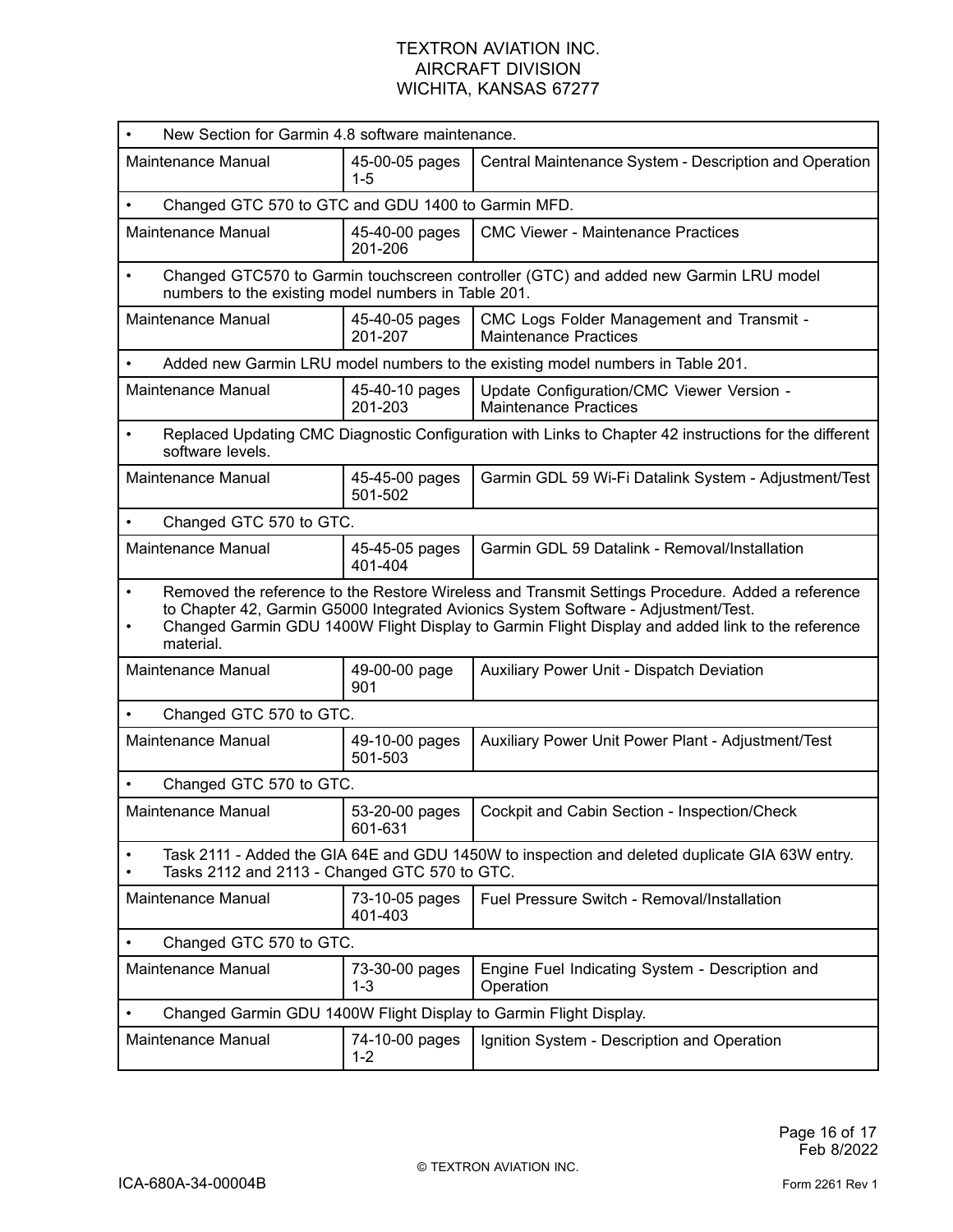| Changed GTC 570 to GTC and Garmin GDU 1400W Flight Display to Garmin MFD. |                                  |                                                           |  |
|---------------------------------------------------------------------------|----------------------------------|-----------------------------------------------------------|--|
| Maintenance Manual                                                        | 76-15-05 pages<br>401-403        | FADEC Reset Switch/Light - Removal/Installation           |  |
| Changed GTC 570 to GTC.                                                   |                                  |                                                           |  |
| Maintenance Manual                                                        | 77-00-10 pages<br>$1 - 3$        | Engine Indicating - Description and Operation             |  |
| Changed Garmin GDU 1400W Flight Display to Garmin MFD.                    |                                  |                                                           |  |
| Maintenance Manual                                                        | 77-30-00 pages<br>$1 - 2$        | Engine Vibration Monitoring - Description and Operation   |  |
| Changed Garmin GDU 1400W Flight Display to Garmin Primary Flight Display. |                                  |                                                           |  |
| Maintenance Manual                                                        | 77-30-10 pages<br>401-403        | Engine Vibration Monitoring Unit - Removal/Installation   |  |
| Changed GTC 570 to GTC.                                                   |                                  |                                                           |  |
| Maintenance Manual                                                        | 80-10-15 pages<br>401-403        | Engine Starter Diseng Switch/Light - Removal/Installation |  |
| Changed GTC 570 to GTC.                                                   |                                  |                                                           |  |
| Appendix A: Illustrated Parts<br>Catalog                                  | See Attached<br>Parts Table      |                                                           |  |
| Appendix B: Wiring Diagram<br>Manual                                      | 34-20-01 Figure<br>02, Pages 0-3 | Inertial Reference System Laseref Option                  |  |
| Wiring Diagram Manual                                                     | 34-51-01 Figure<br>01, Pages 0-3 | <b>DME/DME Audio Wiring</b>                               |  |

#### **1. ICA Obsolescence**

A. This publication and its contents have been incorporated into the applicable manuals in the revisions noted above. Refer to the most current revision of the manuals listed above for the most up to date Instructions for Continued Airworthiness.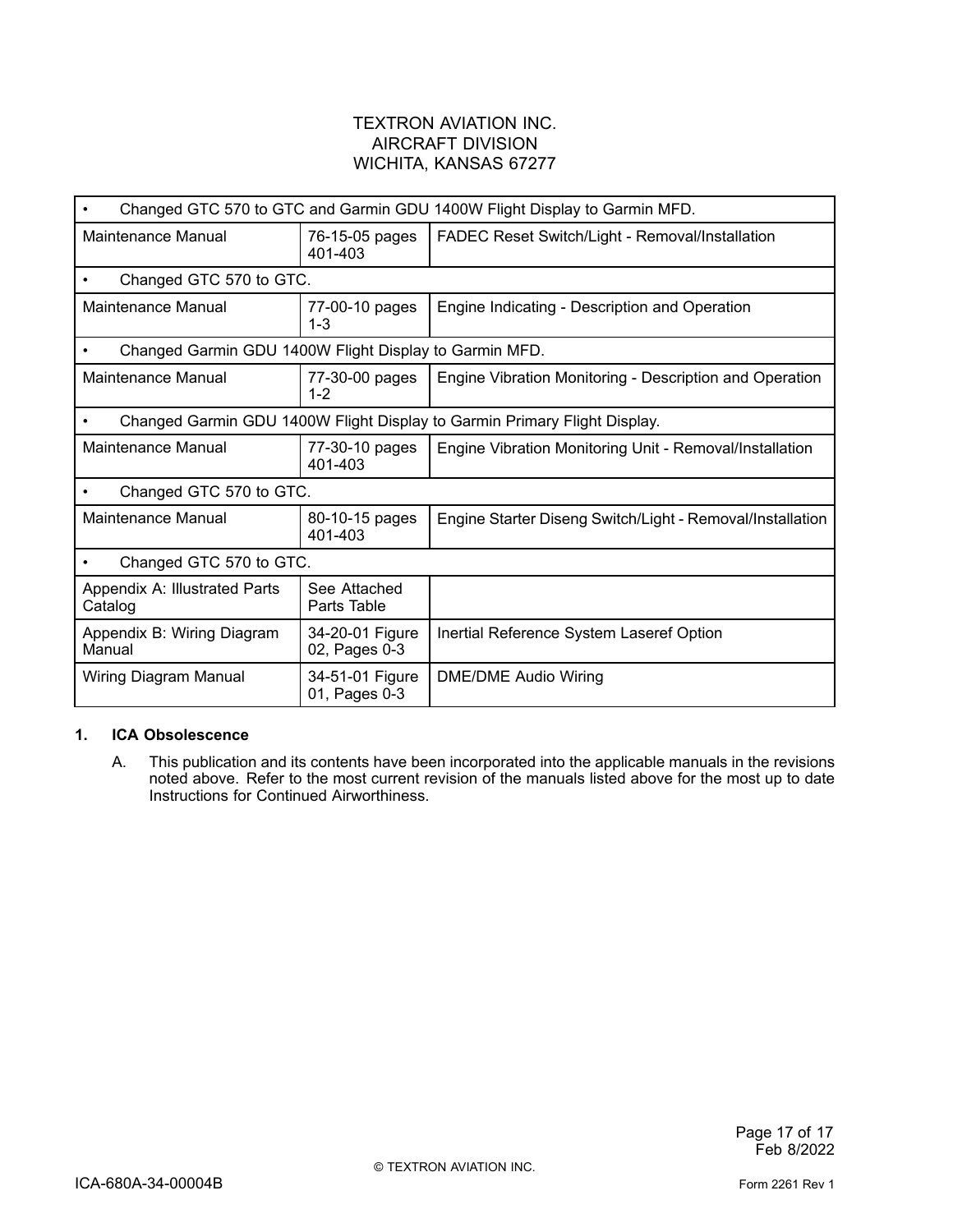# **SUPPLEMENT NO: ICA-680A-34-00004B**

# **APPENDIX A: ILLUSTRATED PARTS CATALOG**

**2. This ICA supplement was incorporated in Revision A3 of the Model 680A Illustrated Parts Catalog rendering this ICA Supplement Appendix Obsolete.**